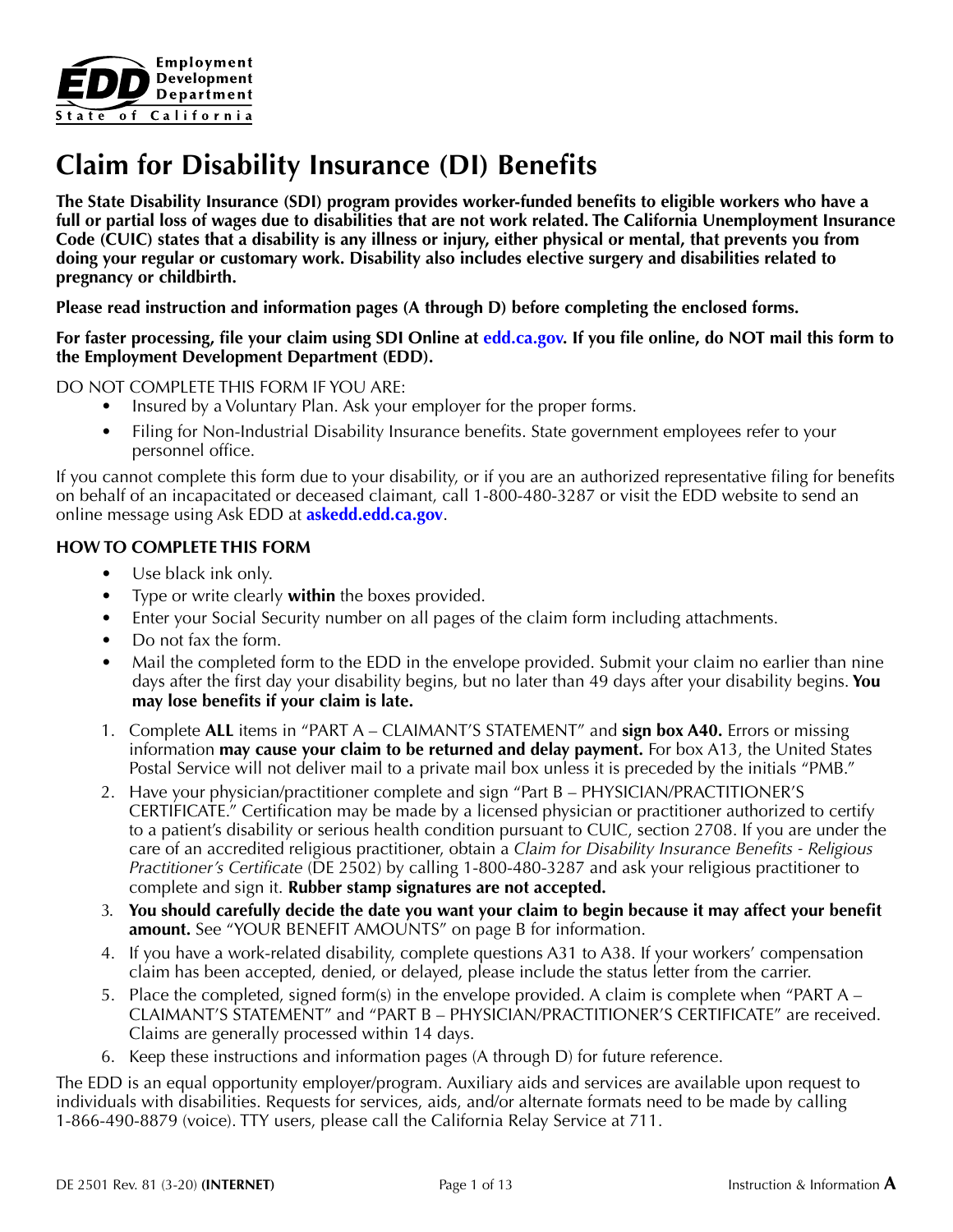**BASIC ELIGIBILITY.** DI benefits can be paid only after you meet all of the following requirements:

- You must be <u>unable</u> to do your regular or customary work <u>for at</u> least eight consecutive days.
- You must be employed or actively <u>looking for work</u> at the time you become disabled.
- You must have lost wages because of your disability or, if unemployed, have been actively looking for work.
- You must have earned at least \$300 in wages from which SDI deductions were withheld during your established base period (see "YOUR BENEFIT AMOUNTS" in the next column).
- You must be under the care and treatment of a licensed physician/ practitioner or accredited religious practitioner during the first eight days of your disability. (The beginning date of a claim can be adjusted to meet this requirement.) You must remain under care and treatment to continue receiving benefits.
- You must complete and submit a claim form within 49 days of the date you became disabled or you may lose benefits.
- Your physician/practitioner must complete the medical certification of your disability. A licensed midwife or nursemidwife may complete the medical certification for disabilities related to normal pregnancy or childbirth. If you are under the care of a religious practitioner, request a DE 2502 from the SDI office. Certification by a religious practitioner is acceptable only if the practitioner has been accredited by the EDD.

We may require an independent medical examination to determine your initial or continuing eligibility.

**INELIGIBILITY.** You may apply for benefits even if you are not sure you are eligible. If you are found to be ineligible for all or part of a period claimed, you will be notified of the ineligible period and the reason. You may not be eligible for DI benefits if you:

- are claiming or receiving Unemployment Insurance or Paid Family Leave benefits.
- became disabled while committing a crime resulting in a felony conviction.
- are receiving Workers' Compensation benefits at a weekly rate equal to or greater than the SDI rate.
- are in jail or prison because you were convicted of a crime.
- are a resident in an alcoholic recovery home or drug-free residential facility that is **not** both licensed **and** certified by the state in which the facility is located.
- fail to submit to an independent medical examination when requested to do so.

**FRAUD.** Under sections 2101, 2116, and 2122 of the California Unemployment Insurance Code, it is a violation to willfully make a false statement or knowingly conceal a material fact in order to obtain the payment of any benefits, such violation being punishable by imprisonment and/or by a fine not exceeding \$20,000 or both. To detect and discourage fraud, SDI continually monitors claim payments, vigorously investigates suspicious activity, and will seek restitution and conviction through prosecution.

#### **YOUR RESPONSIBILITIES.**

- File your claim and other forms completely, accurately, and in a timely manner. If a form is late, attach a written explanation of the reason(s) to the form.
- Thoroughly read the instructions on this and all other forms your receive from SDI. If you are not sure what is required, contact the SDI office.
- Report to SDI in writing, electronically, or by telephone any:
	- change of address or telephone number.
	- return to part-time or full-time work.
	- recovery from your disability.
	- income you receive.

Keep an appointment for an independent medical examination, if requested.

**• Include your name and Social Security number or Claim ID number on all correspondence.**

**YOUR RIGHTS.** Information about your claim will be kept confidential, except for the purposes allowed by law. California Civil Code, section 1798.34, gives you the right to inspect any personal records maintained about you by the EDD. Section 1798.35 permits you to request that the record be corrected if you believe it is not accurate, relevant, timely, or complete. Certain types of information that would generally be considered personal are exempt from disclosure to you: medical or psychological records where knowledge of the contents might be harmful to the subject (Civil Code, section 1798.40); records of active criminal, civil, or administrative investigations (Civil Code, section 1798.40). If you are denied access to records which you believe you have a right to inspect or if your request to amend your records is refused, you may file an appeal with the SDI office. You may request a copy of your file by calling SDI at 1-800-480-3287.

You also have the right to appeal any disqualification, overpayment, or penalty. Specific instructions on how to appeal will be provided on any appealable document you receive. If you file an appeal and you remain disabled, you must continue to complete and return continued claim certifications.

**YOUR BENEFIT AMOUNTS.** Your claim begins on the date your disability began. SDI calculates your weekly benefit amount using your base period. The date your disability began determines your base period, unless the claim effective date is adjusted by SDI. If you want your claim to begin later so that you will have a different base period, please call SDI at 1-800-480-3287 before you file your claim.

This base period covers 12 months and is divided into four consecutive quarters. Your base period includes wages subject to SDI tax which you were paid approximately 5 to 17 months before your disability claim begins. Your base period does not include wages being paid at the time the disability begins. For a disability claim to be valid, you must have at least \$300 in wages in the base period. Using the following, you may determine the base period for your claim.

- If your claim begins in January, February, or March, your base period is the 12 months ending last September 30.
- If your claim begins in April, May, or June, your base period is the 12 months ending last December 31.
- If your claim begins in July, August, or September, your base period is the 12 months ending last March 31.
- If your claim begins in October, November, or December, your base period is the 12 months ending last June 30.

#### The quarter of your base period in which you were paid the highest wages determines your **weekly benefit amount**. **You may not change the beginning date of your claim or adjust your base period after you have established a valid claim.**

Your **daily benefit amount** is your weekly benefit amount divided by seven. Your **maximum benefit amount** is 52 times your weekly benefit amount or the total wages subject to SDI tax paid in your base period, whichever is less. Exceptions are as follows:

- For employers and self-employed individuals who elect SDI coverage, the maximum benefit amount is 39 times the weekly rate.
- For residents in a state licensed and certified alcoholic recovery home or drug-free residential facility, the maximum payable period is 90 days. (However, disabilities related to or caused by acute or chronic alcoholism or drug abuse which are being medically treated do not have this limitation.)

Contact the SDI office to inquire and provide additional information if your situation fits any of these circumstances: If you do not have sufficient base period wages and you remain disabled, you may be able to establish a valid claim by using a later beginning date. If you do not have enough base period wages and you were actively seeking work for 60 days or more in any quarter of the base period, you may be able to substitute wages paid in prior quarters. Additionally, you may be entitled to substitute wages paid in prior quarters either to make your claim valid or to increase your benefit amount if during your base period you were in the U.S. military service, received Workers' Compensation benefits, or did not work because of a labor dispute.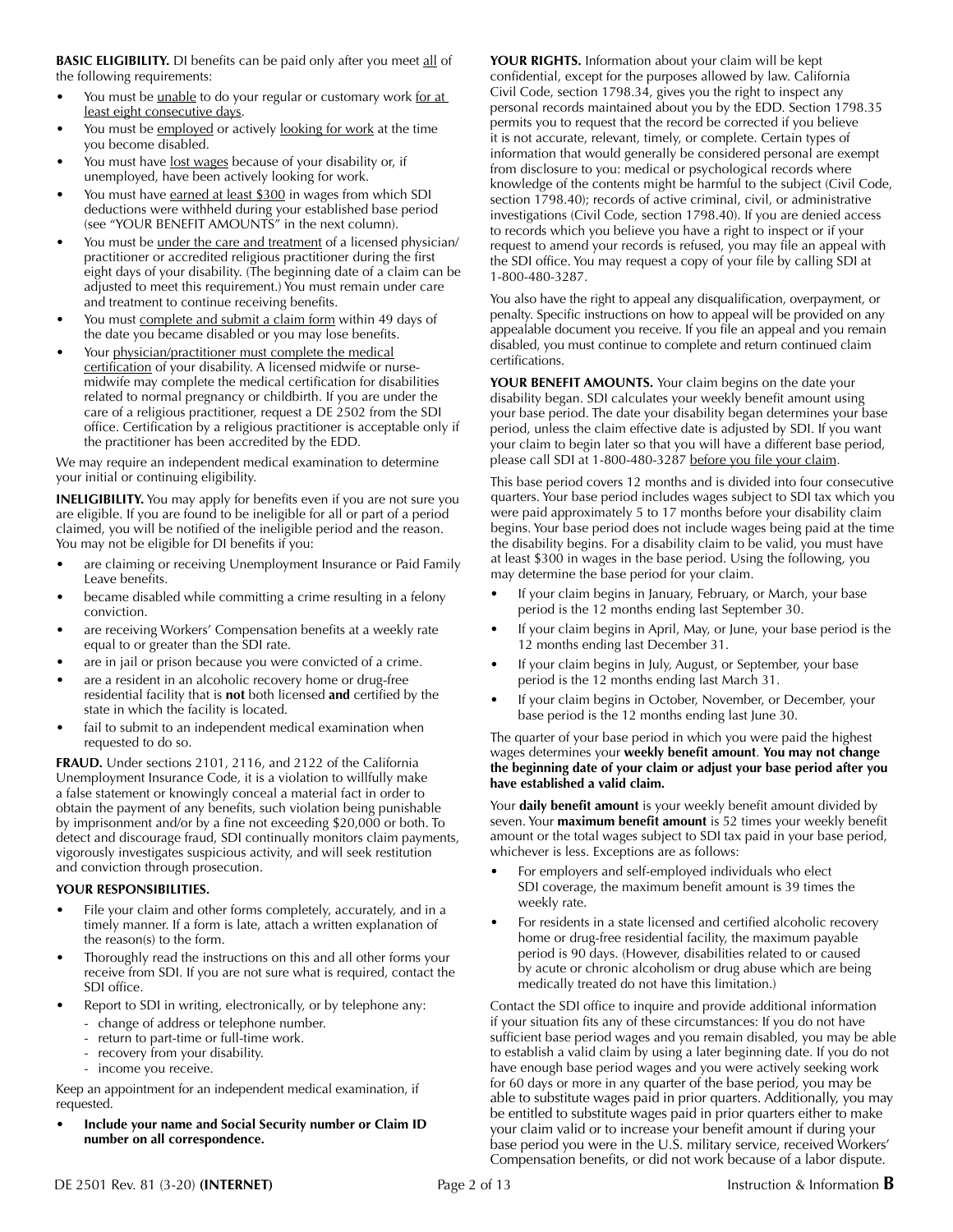**HOW BENEFITS ARE PAID.** When your completed "PART A – CLAIMANT'S STATEMENT" and "PART B – PHYSICIAN/ PRACTIONER'S CERTIFICATE" are received, the SDI office will notify you by mail of your weekly and maximum benefit amounts and may request additional information if needed to determine your eligibility. If you are eligible to receive benefits, you have an option in how you receive your benefit payments. The EDD issues benefit payments by the EDD Debit Card<sup>SM</sup> or by check. The EDD Debit Card is the fastest and most secure way to receive your benefits. You do not have to accept the EDD Debit Card, to receive your benefits by check mailed from the EDD allow 7-10 days for delivery by US mail. The majority of claims are processed and payments are issued within 14 days of receipt of both the claimant's and the physician/practitioner's portions of the claim. **The first seven days of your claim is a non-payable waiting period.**

If you are eligible for further benefits, additional payments will be sent automatically or a continued claim certification form for the next period will be enclosed. Usually, the certification periods are for two weeks; however, the period will vary under certain circumstances. You will be paid 1/7 of your weekly benefit amount for each calendar day you are eligible unless benefits are reduced for some reason. (See "BENEFIT REDUCTIONS" below.) If you receive DI benefits in place of Unemployment Insurance or Paid Family Leave benefits, the amounts paid will be reported to the Internal Revenue Service. Contact the Internal Revenue Service for more specific tax information.

**BENEFIT REDUCTIONS.** Under certain circumstances, you may not be eligible for a period of your claim or you may be entitled only to partial benefits. SDI will determine whether or not benefits must be reduced. The types of income shown in the following list should be reported to SDI even though they may not always affect your benefits. Failure to report your income could result in an overpayment, penalties, and a false statement disqualification.

- Sick leave pay
- Self-employment income
- Military pay
- Commissions
- Wages, including modified duty wages
- Residuals
- Part-time work income
- Bonuses
- Workers' Compensation benefits
- Insurance settlements
- Holiday pay

In addition, your benefits may be reduced because of a prior Unemployment Insurance, Paid Family Leave, or DI overpayment or for delinquent court-ordered support payments.

**BENEFIT INTERRUPTION and TERMINATION.** A *Notice of Final Payment* will be issued when records show you have:

- been paid to your physician/practitioner's estimated date of recovery. If you are still disabled, ask your physician/ practitioner to complete and return the *Physician/Practitioner's Supplementary Certificate* (DE 2525XX) (enclosed with the Notice of Final Payment).
- recovered or returned to your work. If you return to work and become disabled again, immediately submit a new claim form and report the date(s) you worked.

**OVERPAYMENT.** An overpayment results when you receive DI benefits you were not entitled to receive. Once SDI determines that you were overpaid, the SDI office will contact you to explain the reason for your overpayment. It is important that you complete and return all information requests, as there are some instances when an overpayment can be waived. If it is determined that you were overpaid and the overpayment cannot be waived, you must repay this money. Benefits issued after an overpayment is established may be reduced by 25 to 100 percent to collect your overpayment. You will receive a *Notice of Overpayment Offset* (DE 826) if a reduction is taken for either a DI, Paid Family Leave, or Unemployment Insurance overpayment.

**DISQUALIFICATION.** All available information will be considered before paying or disqualifying your claim. Benefits will be paid only for the days to which you are entitled. If payment of benefits is denied or reduced, you will be issued a *Notice of Determination* (DE 2517) stating the reason for the disqualification and the time period.

If you deliberately report incorrect information or if you willfully omit or withhold information, false statement disqualifications of up to 92 days are assessed. This may apply if you accept disability benefit payments you know include days for which you should not be paid, such as days after you returned to work. In addition, any resulting overpayment will be increased by a 30 percent penalty assessment.

#### **SPECIAL CIRCUMSTANCES.**

Work-related Disability. If you have suffered a work-related injury or illness, report it to your employer and have your physician/ practitioner submit a report to your employer's Workers' Compensation insurance carrier. If the Workers' Compensation insurance carrier delays or refuses payments, SDI may pay you benefits while your case is pending. However, SDI will pay benefits only for the period you are disabled and will file a lien to recover benefits paid. NOTE: SDI and Workers' Compensation are two separate programs. You cannot legally be paid full benefits from both programs for the same period. However, if your Workers' Compensation benefit rate is less than your SDI rate, SDI may pay you the difference between the two rates. For Workers' Compensation information and assistance, call your local Workers' Compensation Appeals Board office. You will find their listing in the State government pages of your telephone book under California, State of; Industrial Relations Department; Workers' Compensation Appeals Board.

Pregnancy. As with any medical condition, the disability period begins with the first day you are unable to do your regular or customary work. DI benefits will be paid for the period of time supported by your physician/practitioner's certification. Pregnancy-related disability claims should NOT be submitted until after the eighth day following the date your physician/practitioner certifies you are disabled.

Bonding with a New Child. Contact the EDD's Paid Family Leave program at 1-877-238-4373. With the final DI benefit payment issued to a new mother, a transition bonding claim form, *Claim for Paid Family Leave (PFL) Benefits – New Mother* (DE 2501FP) will be sent automatically by mail or electronically to your online State Disability Insurance Online Service account if established.

Child Support Questions. Contact the Department of Child Support Services at 1-866-249-0773.

Spousal or Parental Support Questions. Contact the District Attorney's office administering the court order.

Family Care. If a family member must stop work to care for you, or if you stop work to care for a seriously ill family member, please visit **[edd.ca.gov](http://www.edd.ca.gov)** or contact the EDD's Paid Family Leave program at 1-877-238-4373 for more information.

Long-term or Permanent Disability. If you expect your disability to be long-term or permanent, contact the Social Security Administration well before you exhaust your DI benefits. For information, call the Social Security Administration toll-free at 1-800-772-1213.

Rehabilitation. If you have a disability which prevents you from getting or keeping a job, the Department of Rehabilitation may be able to assist you with vocational training, education, career opportunities, independent living, and use of assistive technology.

Job Training. Contact a One-Stop Career Center (1-877-872-5627 or **[servicelocator.org](http://www.careeronestop.org/LocalHelp/service-locator.aspx)**) for services available in your area.

Seeking Work. Contact the EDD for information and assistance concerning employment opportunities and Unemployment Insurance benefits.

Death of Claimant. If a person receiving DI benefits dies, an heir or legal representative should report the death to SDI. Benefits are payable through date of death.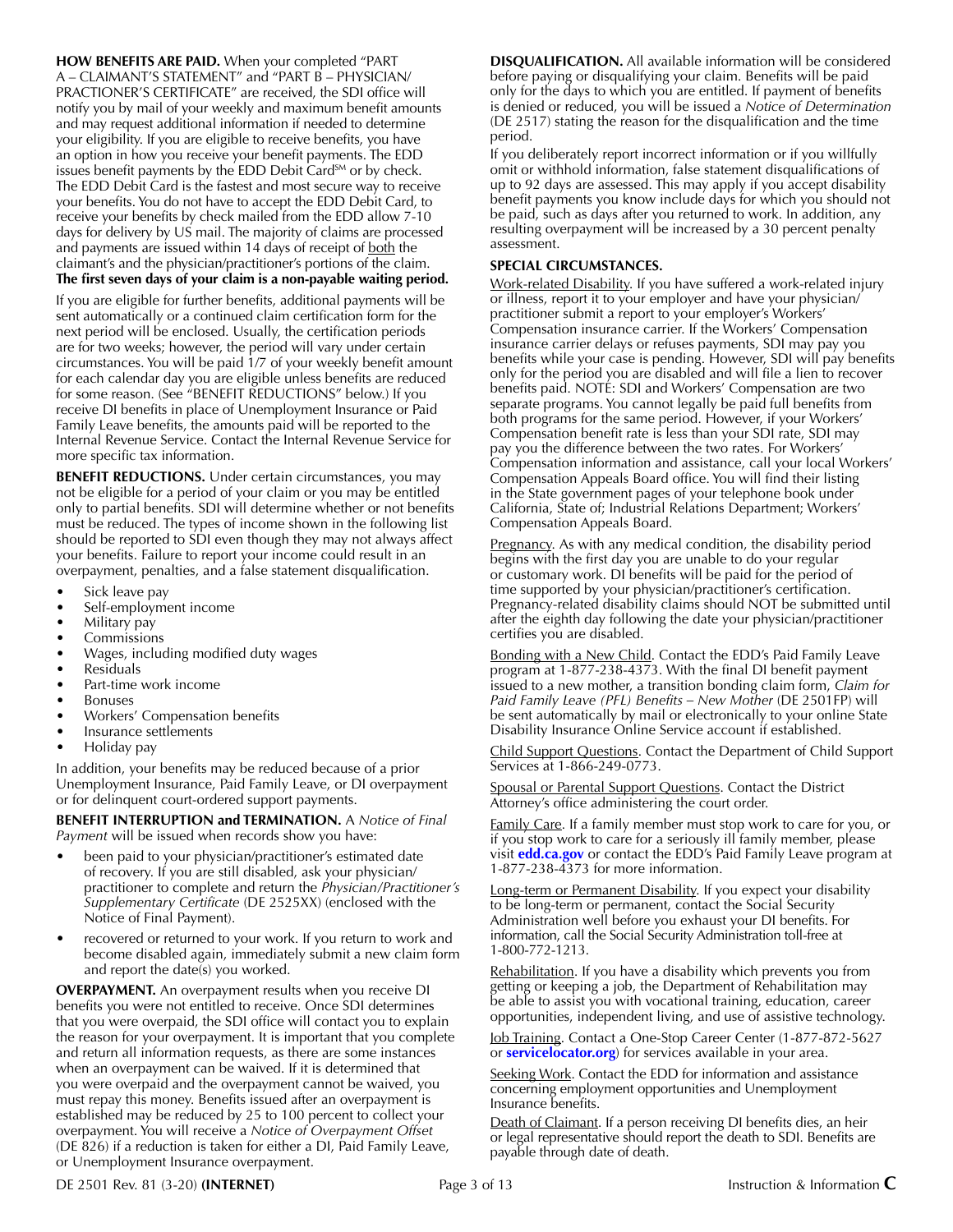# **EDD Debit Card Fee Disclosures**

| Monthly Fee                        | Per purchase                                            | ATM withdrawal                                                                                                                                                                                                                 | Cash reload  |
|------------------------------------|---------------------------------------------------------|--------------------------------------------------------------------------------------------------------------------------------------------------------------------------------------------------------------------------------|--------------|
| \$0                                | \$0                                                     | <b>\$0</b> in-network                                                                                                                                                                                                          | N/A          |
|                                    |                                                         | $$1.00**$ out-of-network                                                                                                                                                                                                       |              |
| ATM balance inquiry                |                                                         |                                                                                                                                                                                                                                | \$0          |
| Customer service                   |                                                         |                                                                                                                                                                                                                                | \$0 per call |
| Inactivity                         |                                                         |                                                                                                                                                                                                                                | \$0          |
|                                    | We charge 5 other types of fees. Here are some of them: |                                                                                                                                                                                                                                |              |
| Replacement card, express delivery |                                                         |                                                                                                                                                                                                                                | \$10.00      |
| Each international transaction     |                                                         |                                                                                                                                                                                                                                | 2%           |
| .                                  |                                                         | المنافذة والمستقرق والمنافس والمستقرق والمستقرق والمستقرق والمستقرق والمستقرق والمستقرق والمتعارض والمستقرق والمتعارف والمتعارف والمتعارف والمتعارف والمتعارف والمتعارف والمتعارف والمتعارف والمتعارف والمتعارف والمتعارف والم |              |

\*This document entitled 'Fee Disclosure and Other Important Disclosures' is included with, and incorporated in, the California Employment Development Department Debit Card Account Agreement.

\*\*Fees can be lower depending on how and where this card is used.

See the materials you received with your card for free ways to access your funds and balance information.

### **No overdraft/credit features.**

Your funds are eligible for FDIC insurance.

For more information about prepaid cards, visit **[cfpb.gov/prepaid](http://cfpb.gov/prepaid)**.

Find details and conditions for all fees and services in the cardholder agreement.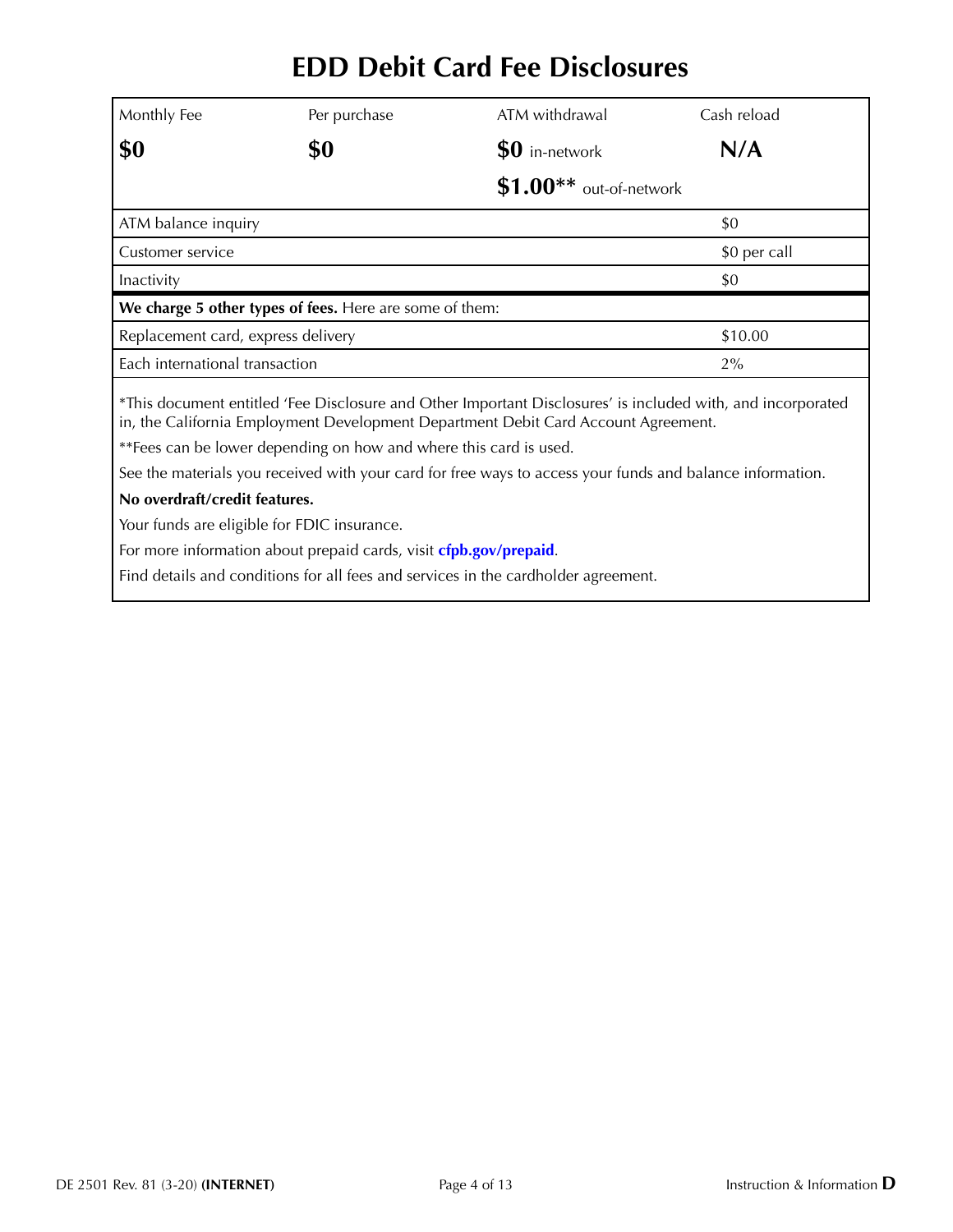| <b>All Fees</b>                       | <b>Amount</b> | <b>Details</b>                                                                                                                                                                                                                              |
|---------------------------------------|---------------|---------------------------------------------------------------------------------------------------------------------------------------------------------------------------------------------------------------------------------------------|
| Spend Money                           |               |                                                                                                                                                                                                                                             |
| Per purchase with PIN                 | \$0           |                                                                                                                                                                                                                                             |
| Per purchase with signature           | \$0           |                                                                                                                                                                                                                                             |
| Get Cash in the U.S.                  |               |                                                                                                                                                                                                                                             |
| ATM withdrawal, in-network            | \$0           | "In Network" refers to Bank of America ATMs. Locations can<br>be found at www.bankofamerica.com/eddcard. You will not be<br>charged a fee by Bank of America.                                                                               |
| ATM withdrawal,<br>out-of-network     | \$1.00        | You will be charged this fee after 2 free for each deposit. "Out of<br>Network" refers to all the ATMs outside of Bank of America ATMs.<br>You may also be charged a fee by the ATM operator even if you do<br>not complete a transaction.* |
| Bank teller cash withdrawal           | \$0           | Available at financial institutions that accept Visa cards. Limited to<br>available balance only.                                                                                                                                           |
| Emergency cash transfer,<br>domestic  | \$15.00       | All emergency cash transfers must be initiated through the Prepaid<br>Debit Card Customer Service Center.                                                                                                                                   |
| Information                           |               |                                                                                                                                                                                                                                             |
| Customer service                      | \$0           |                                                                                                                                                                                                                                             |
| Online account information            | \$0           |                                                                                                                                                                                                                                             |
| Account alert service                 | \$0           |                                                                                                                                                                                                                                             |
| ATM balance inquiry                   | \$0           |                                                                                                                                                                                                                                             |
| Using your card outside the U.S.      |               |                                                                                                                                                                                                                                             |
| Each international<br>transaction     | 2%            | Of total U.S. Dollar amount of transaction                                                                                                                                                                                                  |
| International ATM<br>withdrawal       | \$1.00        | This is the Bank of America fee. You may also be charged a fee by<br>the ATM operator, even if you do not complete a transaction.                                                                                                           |
| Other                                 |               |                                                                                                                                                                                                                                             |
| Online funds transfer                 | \$0           |                                                                                                                                                                                                                                             |
| Replacement card, domestic            | \$0           |                                                                                                                                                                                                                                             |
| Replacement card, express<br>delivery | \$10.00       | Additional charge                                                                                                                                                                                                                           |
| Replacement card,<br>international    | \$10.00       | Additional charge                                                                                                                                                                                                                           |
| Inactive account                      | \$0           |                                                                                                                                                                                                                                             |

\*ATM owners may impose an additional "convenience fee" or "surcharge fee" for certain ATM transactions (a sign should be posted at the ATM to indicate additional fees); however you will not be charged any additional convenience fee or surcharge fee at a Bank of America ATM. A Bank of America ATM means an ATM that prominently displays the Bank of America name and logo.

Your funds are eligible for FDIC insurance. Your funds are insured up to \$250,000 by the FDIC in the event Bank of America, N.A. fails, if specific deposit insurance requirements are met. See **[fdic.gov/deposit/deposits/prepaid.html](https://www.fdic.gov/deposit/deposits/prepaid.html)** for details.

For general information about prepaid accounts, visit **[cfpb.gov/prepaid](http://cfpb.gov/prepaid)**.

If you have a complaint about a prepaid account, call the Consumer Financial Protection Bureau at 1-855-411-2372 or visit **[cfpb.gov/complaint](http://cfpb.gov/complaint)***.*

No overdraft/credit feature.

Contact Bank of America by calling 1.866.692.9374, 1.866.656.5913 (TTY), or 1.423.262.1650 (Collect, when calling outside the U.S.), by mail at Bank of America, PO Box 8488, Gray, TN 37615-8488, or visit **[www.bankofamerica.com/eddcard](http://www.bankofamerica.com/eddcard)**.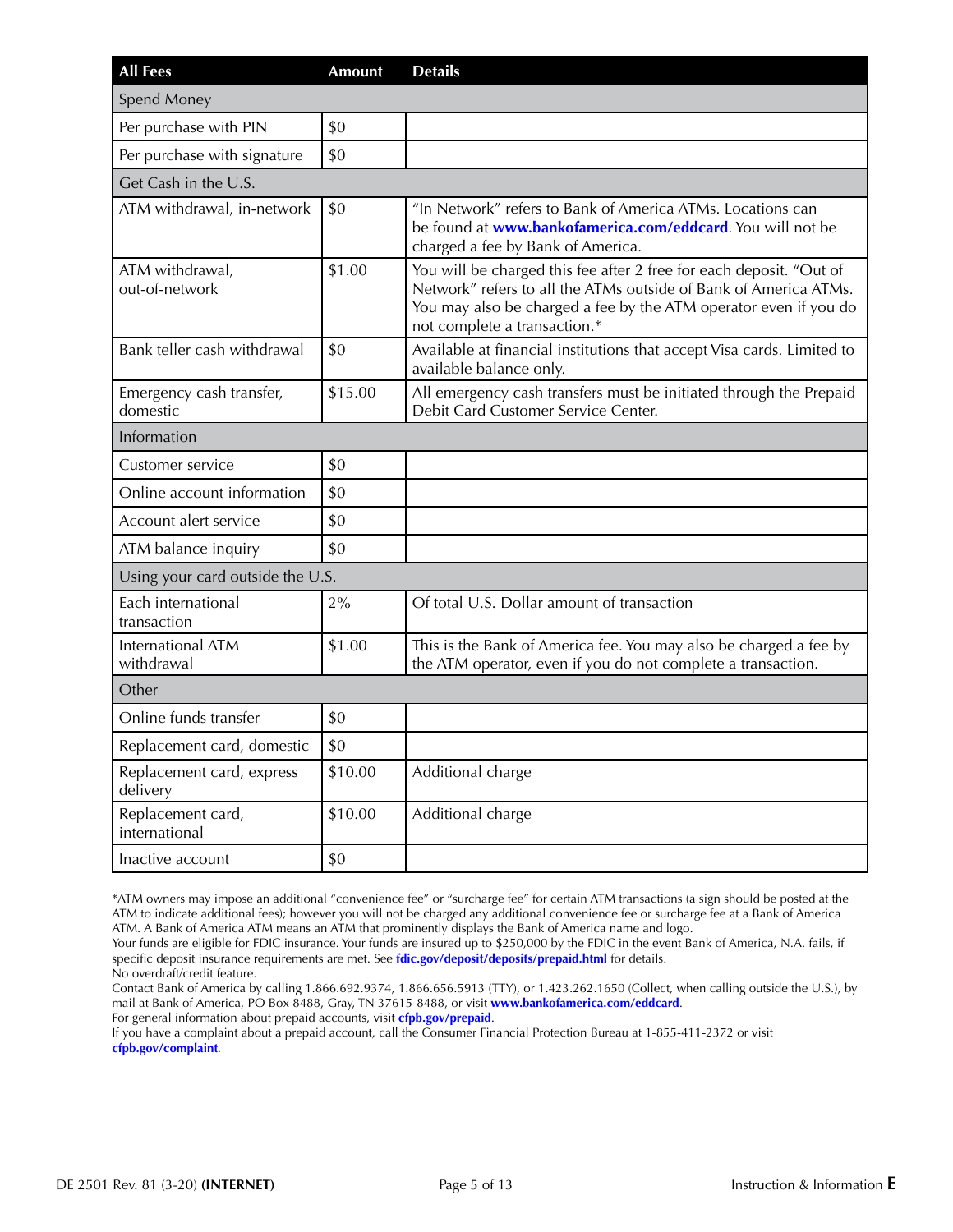**FEDERAL PRIVACY ACT.** The EDD requires disclosure of Social Security numbers to comply with California Unemployment Insurance Code, sections 1253 and 2627; with California Code of Regulations, Title 22, sections 1085, 1088, and 1326; with Code of Federal Regulations, Title 20, Part 604; and with U.S. Code, Title 8, sections 1621, 1641, and 1642.

**INFORMATION COLLECTION AND ACCESS.** State law requires the following information to be provided when collecting information from individuals:

|           | <b>Agency Name:</b>                                                                                                                                                                                                                                                     |                             | Title of Official Responsible for Information Maintenance:                                                                                                                                                                                                                                                                                                                                      |  |  |  |  |  |  |  |  |  |  |
|-----------|-------------------------------------------------------------------------------------------------------------------------------------------------------------------------------------------------------------------------------------------------------------------------|-----------------------------|-------------------------------------------------------------------------------------------------------------------------------------------------------------------------------------------------------------------------------------------------------------------------------------------------------------------------------------------------------------------------------------------------|--|--|--|--|--|--|--|--|--|--|
|           | Employment Development Department (EDD)                                                                                                                                                                                                                                 |                             | Manager, EDD State Disability Insurance Office                                                                                                                                                                                                                                                                                                                                                  |  |  |  |  |  |  |  |  |  |  |
|           | <b>Local Contact Person:</b>                                                                                                                                                                                                                                            | <b>Contact Information:</b> |                                                                                                                                                                                                                                                                                                                                                                                                 |  |  |  |  |  |  |  |  |  |  |
|           | Manager, EDD State Disability Insurance Office                                                                                                                                                                                                                          |                             | You may contact State Disability Insurance by calling 1-800-480-3287. A list of<br>State Disability Insurance local office locations can be found on the Internet at<br>edd.ca.gov/disability/Contact_DI.htm. The address and phone number of State<br>Disability Insurance will also appear on the "Notice of Computation," DE 429D,<br>issued at the time your benefit determination is made. |  |  |  |  |  |  |  |  |  |  |
|           | Maintenance of the information is authorized by:                                                                                                                                                                                                                        |                             |                                                                                                                                                                                                                                                                                                                                                                                                 |  |  |  |  |  |  |  |  |  |  |
|           | California Unemployment Insurance Code, sections 2601 through 3272.                                                                                                                                                                                                     |                             |                                                                                                                                                                                                                                                                                                                                                                                                 |  |  |  |  |  |  |  |  |  |  |
|           | California Code of Regulations, Title 22, sections 2706-1, 2706-3, 2708-1, and 2710-1.                                                                                                                                                                                  |                             |                                                                                                                                                                                                                                                                                                                                                                                                 |  |  |  |  |  |  |  |  |  |  |
|           | Consequences of not providing all or any part of the requested information:                                                                                                                                                                                             |                             |                                                                                                                                                                                                                                                                                                                                                                                                 |  |  |  |  |  |  |  |  |  |  |
|           | Failure to supply any or all information may cause delay in issuing benefit payments or may cause you to be denied benefits to<br>which you are entitled.                                                                                                               |                             |                                                                                                                                                                                                                                                                                                                                                                                                 |  |  |  |  |  |  |  |  |  |  |
| $\bullet$ | If you willfully make a false statement or representation or knowingly withhold a material fact to obtain or increase any benefit or<br>payment, the EDD will disqualify you from receiving benefits and/or services and may initiate criminal prosecution against you. |                             |                                                                                                                                                                                                                                                                                                                                                                                                 |  |  |  |  |  |  |  |  |  |  |
|           | Principal purpose(s) for which the information is to be used:                                                                                                                                                                                                           |                             |                                                                                                                                                                                                                                                                                                                                                                                                 |  |  |  |  |  |  |  |  |  |  |
| $\bullet$ | To determine eligibility for Disability Insurance benefits.                                                                                                                                                                                                             |                             |                                                                                                                                                                                                                                                                                                                                                                                                 |  |  |  |  |  |  |  |  |  |  |
| $\bullet$ | name and identification will not appear in publications).                                                                                                                                                                                                               |                             | To be summarized and published in statistical form for the use and information of government agencies and the public (your                                                                                                                                                                                                                                                                      |  |  |  |  |  |  |  |  |  |  |
| $\bullet$ |                                                                                                                                                                                                                                                                         |                             | To be used to locate persons who are being sought for failure to provide child, spousal, or other court-ordered support.                                                                                                                                                                                                                                                                        |  |  |  |  |  |  |  |  |  |  |
| $\bullet$ | Welfare and Institutions Code, Division 9.                                                                                                                                                                                                                              |                             | To be used by other governmental agencies to determine eligibility for public social services under the provisions of California                                                                                                                                                                                                                                                                |  |  |  |  |  |  |  |  |  |  |
| ٠         | To be used by the EDD to carry out its responsibilities under the California Unemployment Insurance Code.                                                                                                                                                               |                             |                                                                                                                                                                                                                                                                                                                                                                                                 |  |  |  |  |  |  |  |  |  |  |
| $\bullet$ |                                                                                                                                                                                                                                                                         |                             | To be exchanged pursuant to California Unemployment Insurance Code, section 322, and California Civil Code, section 1798.24,<br>with other governmental departments and agencies, both federal and state, which are concerned with any of the following:                                                                                                                                        |  |  |  |  |  |  |  |  |  |  |
|           | Administration of an Unemployment Insurance program.<br>(1)                                                                                                                                                                                                             |                             |                                                                                                                                                                                                                                                                                                                                                                                                 |  |  |  |  |  |  |  |  |  |  |
|           | (2)                                                                                                                                                                                                                                                                     |                             | Collection of taxes which may be used to finance Unemployment Insurance or State Disability Insurance.                                                                                                                                                                                                                                                                                          |  |  |  |  |  |  |  |  |  |  |
|           | Relief of unemployed or destitute individuals.<br>(3)                                                                                                                                                                                                                   |                             |                                                                                                                                                                                                                                                                                                                                                                                                 |  |  |  |  |  |  |  |  |  |  |
|           | Investigation of labor law violations or allegations of unlawful employment discrimination.<br>(4)                                                                                                                                                                      |                             |                                                                                                                                                                                                                                                                                                                                                                                                 |  |  |  |  |  |  |  |  |  |  |
|           | The hearing of workers' compensation appeals.<br>(5)                                                                                                                                                                                                                    |                             |                                                                                                                                                                                                                                                                                                                                                                                                 |  |  |  |  |  |  |  |  |  |  |
|           | information will be put is compatible with the purpose for which it was gathered.                                                                                                                                                                                       |                             | (6) Whenever necessary to permit a state agency to carry out its mandated responsibilities where the use to which the                                                                                                                                                                                                                                                                           |  |  |  |  |  |  |  |  |  |  |
|           |                                                                                                                                                                                                                                                                         |                             | (7) When mandated by state or federal law. Disclosures under California Unemployment Insurance Code, section 322, will be<br>made only in those instances in which it furthers the administration of the programs mandated by that Code.                                                                                                                                                        |  |  |  |  |  |  |  |  |  |  |
| $\bullet$ | Rehabilitation.                                                                                                                                                                                                                                                         |                             | Pursuant to California Unemployment Insurance Code, sections 1095 and 2714: (1) Information may be revealed to the extent<br>necessary for the administration of public social services, to the Director of Social Services or his/her representatives, or to<br>the Director of Child Support Services or his/her representatives; (2) Claimant identity may be released to the Department of  |  |  |  |  |  |  |  |  |  |  |
| $\bullet$ | 1095 and 2714.                                                                                                                                                                                                                                                          |                             | Information shall be disclosed to authorized agencies in accordance with California Unemployment Insurance Code, sections                                                                                                                                                                                                                                                                       |  |  |  |  |  |  |  |  |  |  |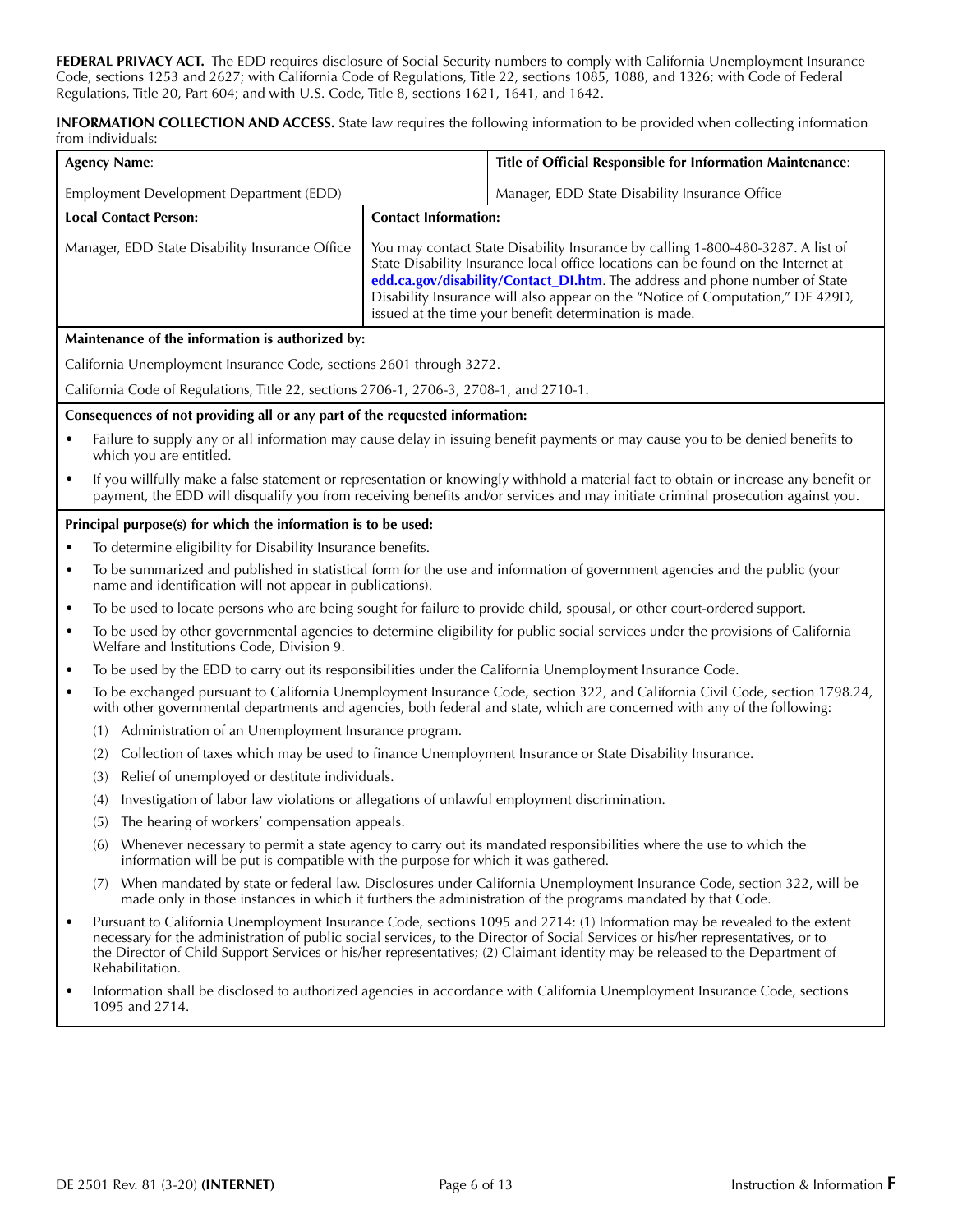

**Claim for Disability Insurance (DI) Benefits** 

## **Health Insurance Portability and Accountability Act (HIPAA) Authorization**

| <b>Claimant Social Security Number</b> | 00000000000                                                                                                  |
|----------------------------------------|--------------------------------------------------------------------------------------------------------------|
|                                        |                                                                                                              |
| <b>Claimant Name</b>                   | 'Last,                                                                                                       |
| (First                                 | (MI)                                                                                                         |
| S a m p 1                              | $\lfloor \ln  \mathsf{a}  \rfloor$ i $\lfloor \mathsf{m} \rfloor$ a $\lfloor \mathsf{n} \rfloor$ t $\lfloor$ |
| Te.                                    | 'Ч.                                                                                                          |

## I authorize

(Person/Organization providing the information) to furnish and disclose all my health information and to allow inspection of and provide copies of any medical, vocational rehabilitation, and billing records concerning my disability for which this claim is filed that are within their knowledge to the following employees of the California Employment Development Department (EDD): Disability Insurance Branch examiners, their direct supervisors/managers and any other EDD employee who may have a need to access this information in order to process my claim and/or determine eligibility for State Disability Insurance benefits.

I understand that EDD is not a health plan or health care provider, so the information released to EDD may no longer be protected by federal privacy regulations. (45 CFR Section  $164.508(c)(2)(iii)$ ). EDD may disclose information as authorized by the California Unemployment Insurance Code.

I agree that photocopies of this authorization shall be as valid as the original.

I understand I have the right to revoke this authorization by sending written notification stopping this authorization to EDD, DI Branch MIC 29, PO Box 826880, Sacramento, CA 94280. The authorization will stop on the date my request is received. I understand that the consequences for my revoking this authorization may result in denial of further State Disability Insurance benefits.

I understand that, unless revoked by me in writing, this authorization is valid for fifteen years from the date received by EDD or the effective date of the claim, whichever is later. I understand that I may not revoke this authorization to avoid prosecution or to prevent EDD's recovery of monies to which it is legally entitled.

I understand that I am signing this authorization voluntarily and that payment or eligibility for my benefits will be affected if I do not sign this authorization. The consequences for my refusal to sign this authorization may result in an incomplete claim form that cannot be processed for payment of State Disability Insurance benefits.

I understand I have the right to receive a copy of this authorization.

| Claimant Signature (Do Not Print) | Date Signed |  |  |           |
|-----------------------------------|-------------|--|--|-----------|
| Sample Claimant                   |             |  |  | 122520115 |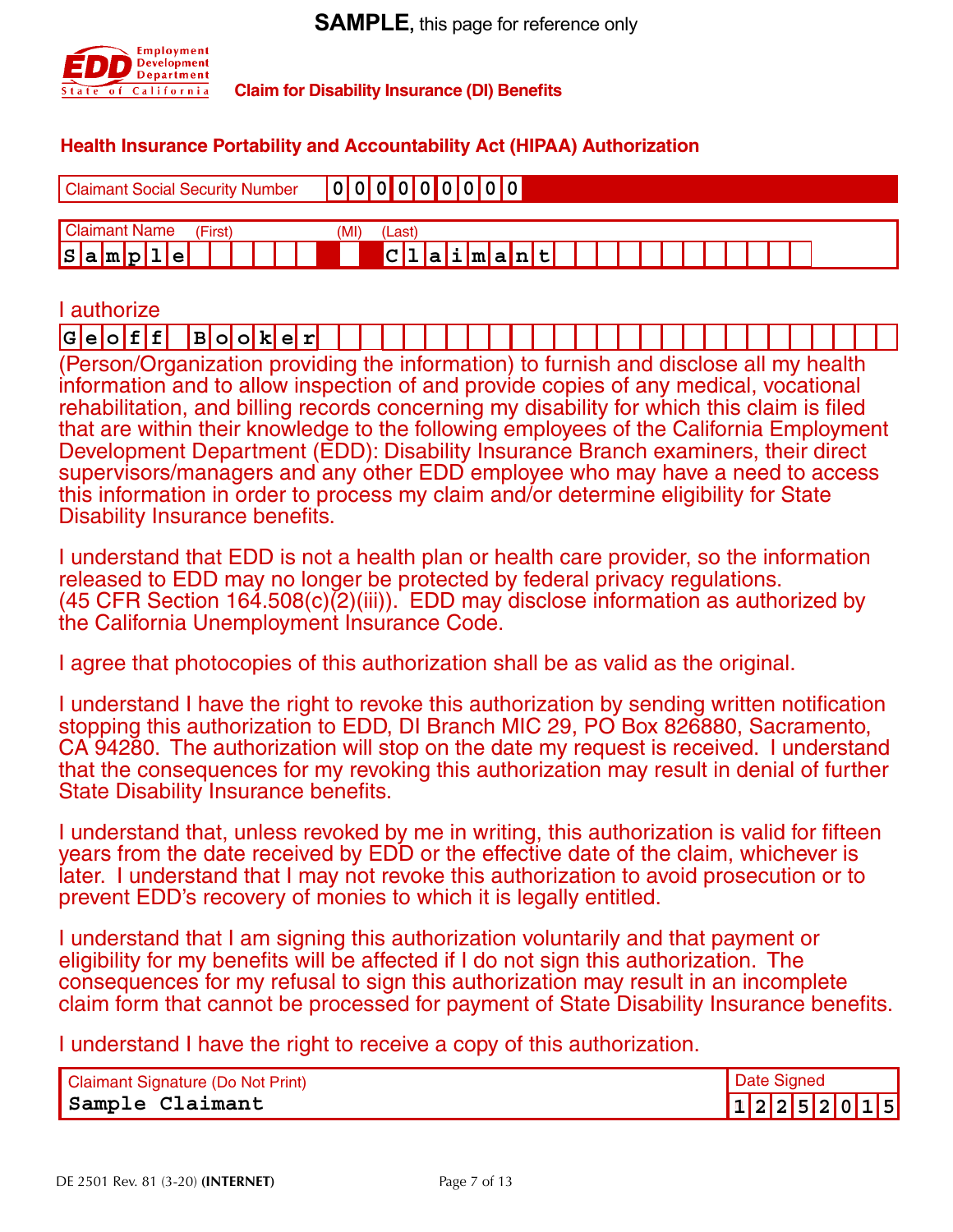## **SAMPLE,** this page for reference only

#### Your disability claim can also be filed online at [www.edd.ca.gov](http://www.edd.ca.gov) **PLEASE PRINT WITH BLACK INK.**

| <b>PART A - CLAIMANT'S STATEMENT</b>                                                                                                                                                                                                      |                     |                  |                                                                                                    |             |      |                   |                         |              |                 |   |             |   |                |                                                                                  |                |             |                |       |                                                      |              |              |   |              |                    |           |                                 |    |              |               |                                         |
|-------------------------------------------------------------------------------------------------------------------------------------------------------------------------------------------------------------------------------------------|---------------------|------------------|----------------------------------------------------------------------------------------------------|-------------|------|-------------------|-------------------------|--------------|-----------------|---|-------------|---|----------------|----------------------------------------------------------------------------------|----------------|-------------|----------------|-------|------------------------------------------------------|--------------|--------------|---|--------------|--------------------|-----------|---------------------------------|----|--------------|---------------|-----------------------------------------|
| <b>A1. YOUR SOCIAL SECURITY</b><br><b>NUMBER</b>                                                                                                                                                                                          |                     |                  | A2. IF YOU HAVE PREVIOUSLY BEEN ASSIGNED AN EDD<br>CUSTOMER ACCOUNT NUMBER, ENTER THAT NUMBER HERE |             |      |                   |                         |              |                 |   |             |   |                |                                                                                  |                |             |                |       | A3. CALIFORNIA DRIVER<br><b>LICENSE OR ID NUMBER</b> |              |              |   |              |                    |           |                                 |    | A4. GENDER   | MALE FEMALE   |                                         |
| 0000000<br>$\mathbf 0$<br>$\mathbf 0$<br> 0                                                                                                                                                                                               |                     |                  | N O                                                                                                |             |      |                   |                         |              |                 |   |             |   |                |                                                                                  |                |             | Z              | 1     | 2                                                    | 3            |              | 5 |              | 6                  | $\vert$ 7 |                                 |    | X            |               |                                         |
|                                                                                                                                                                                                                                           |                     |                  |                                                                                                    |             |      |                   |                         |              |                 |   |             |   |                |                                                                                  |                |             |                |       |                                                      |              | 4            |   |              |                    |           |                                 |    |              |               |                                         |
| A5. IF YOU EVER USED OTHER SOCIAL SECURITY NUMBERS,                                                                                                                                                                                       |                     |                  |                                                                                                    |             |      |                   |                         |              |                 |   |             |   |                | A6. STATE GOVERNMENT EMPLOYEE                                                    |                |             |                |       |                                                      |              |              |   |              |                    |           | A7. YOUR DATE OF BIRTH          |    |              |               |                                         |
| <b>ENTER THOSE NUMBERS BELOW</b>                                                                                                                                                                                                          |                     |                  |                                                                                                    |             |      |                   |                         |              |                 |   |             |   |                | (IF "YES" INDICATE BARGAINING UNIT#)                                             |                |             |                |       |                                                      |              |              |   |              |                    |           |                                 |    |              |               |                                         |
|                                                                                                                                                                                                                                           |                     |                  |                                                                                                    |             |      |                   |                         |              |                 |   |             |   | YES.           | $\bm{x}$                                                                         |                | <b>NO</b>   |                | UNIT# |                                                      |              |              |   | 0            |                    | 10        | 11                              |    | $\mathbf{T}$ | 9             | 0 0                                     |
| A8. YOUR LEGAL NAME                                                                                                                                                                                                                       | (FIRST)             |                  |                                                                                                    |             | (MI) |                   | (LAST)                  |              |                 |   |             |   |                |                                                                                  |                |             |                |       |                                                      |              |              |   |              |                    |           |                                 |    |              | <b>SUFFIX</b> |                                         |
| ı<br>S,<br>$\mathbf e$<br> a m p                                                                                                                                                                                                          |                     |                  |                                                                                                    |             |      |                   | $\overline{\mathsf{C}}$ | 1            |                 |   | alimant     |   |                |                                                                                  |                |             |                |       |                                                      |              |              |   |              |                    |           |                                 |    |              |               |                                         |
|                                                                                                                                                                                                                                           |                     |                  |                                                                                                    |             |      |                   |                         |              |                 |   |             |   |                |                                                                                  |                |             |                |       |                                                      |              |              |   |              |                    |           |                                 |    |              |               |                                         |
| A9. OTHER NAMES. IF ANY. UNDER WHICH YOU HAVE WORKED<br>(FIRST)                                                                                                                                                                           |                     |                  |                                                                                                    |             | (MI) |                   | (LAST)                  |              |                 |   |             |   |                |                                                                                  |                |             |                |       |                                                      |              |              |   |              |                    |           |                                 |    |              | <b>SUFFIX</b> |                                         |
|                                                                                                                                                                                                                                           |                     |                  |                                                                                                    |             |      |                   |                         |              |                 |   |             |   |                |                                                                                  |                |             |                |       |                                                      |              |              |   |              |                    |           |                                 |    |              |               |                                         |
| (FIRST)                                                                                                                                                                                                                                   |                     |                  |                                                                                                    |             | (MI) |                   | (LAST)                  |              |                 |   |             |   |                |                                                                                  |                |             |                |       |                                                      |              |              |   |              |                    |           |                                 |    |              | <b>SUFFIX</b> |                                         |
|                                                                                                                                                                                                                                           |                     |                  |                                                                                                    |             |      |                   |                         |              |                 |   |             |   |                |                                                                                  |                |             |                |       |                                                      |              |              |   |              |                    |           |                                 |    |              |               |                                         |
|                                                                                                                                                                                                                                           |                     |                  |                                                                                                    |             |      |                   |                         |              |                 |   |             |   |                |                                                                                  |                |             |                |       |                                                      |              |              |   |              |                    |           |                                 |    |              |               |                                         |
| A10. YOUR HOME AREA CODE AND TELEPHONE NUMBER                                                                                                                                                                                             |                     |                  |                                                                                                    |             |      |                   |                         |              |                 |   |             |   |                | A11. YOUR CELL AREA CODE AND TELEPHONE NUMBER                                    |                |             |                |       |                                                      |              |              |   |              |                    |           |                                 |    |              |               |                                         |
| 9<br>9<br>$\mathbf{2}$<br>$\vert 3 \vert$<br>9<br>0                                                                                                                                                                                       | 6<br>$\overline{7}$ | 8<br>9           |                                                                                                    |             |      |                   |                         |              |                 |   | $\vert$ 1   | 1 | $\mathbf{1}$   |                                                                                  | $\mathbf 0$    | $\mathbf 0$ | $\vert$ 2      | 0     |                                                      | 0 4          | 7            |   |              |                    |           |                                 |    |              |               |                                         |
| A12. LANGUAGE YOU PREFER TO USE                                                                                                                                                                                                           |                     |                  |                                                                                                    |             |      |                   |                         |              |                 |   |             |   |                |                                                                                  |                |             |                |       |                                                      |              |              |   |              |                    |           |                                 |    |              |               |                                         |
| <b>ENGLISH</b><br><b>SPANISH</b>                                                                                                                                                                                                          |                     | <b>CANTONESE</b> |                                                                                                    |             |      | <b>VIETNAMESE</b> |                         |              | <b>ARMENIAN</b> |   |             |   | <b>PUNJABI</b> |                                                                                  |                |             | <b>TAGALOG</b> |       |                                                      | <b>OTHER</b> |              |   |              |                    |           |                                 |    |              |               |                                         |
| $\mathbf X$                                                                                                                                                                                                                               |                     |                  |                                                                                                    |             |      |                   |                         |              |                 |   |             |   |                |                                                                                  |                |             |                |       |                                                      |              |              |   |              |                    |           |                                 |    |              |               |                                         |
|                                                                                                                                                                                                                                           |                     |                  |                                                                                                    |             |      |                   |                         |              |                 |   |             |   |                |                                                                                  |                |             |                |       |                                                      |              |              |   |              |                    |           |                                 |    |              |               |                                         |
| A13. YOUR MAILING ADDRESS, PO BOX OR NUMBER/STREET/APARTMENT, SUITE, SPACE#, OR PMB# (PRIVATE MAIL BOX)                                                                                                                                   |                     |                  |                                                                                                    |             |      |                   |                         |              |                 |   |             |   |                |                                                                                  |                |             |                |       |                                                      |              |              |   |              |                    |           |                                 |    |              |               |                                         |
| $\boldsymbol{2}$<br>3<br>1<br>A n<br>У                                                                                                                                                                                                    | S                   | t<br>r           | $\mathbf{e}$                                                                                       | $\mathbf e$ | t    |                   |                         |              |                 |   |             |   |                |                                                                                  |                |             |                |       |                                                      |              |              |   |              |                    |           |                                 |    |              |               |                                         |
| <b>CITY</b>                                                                                                                                                                                                                               |                     |                  |                                                                                                    |             |      |                   |                         | <b>STATE</b> |                 |   |             |   |                | <b>ZIP OR POSTAL CODE</b>                                                        |                |             |                |       |                                                      |              |              |   |              |                    |           | COUNTRY (IF NOT U.S.A.)         |    |              |               |                                         |
| Anly <br> t o w n                                                                                                                                                                                                                         |                     |                  |                                                                                                    |             |      |                   |                         | C            | A               |   | $\mathbf 1$ | 2 | 3              | 45                                                                               |                |             |                |       |                                                      |              |              |   |              |                    |           |                                 |    |              |               |                                         |
|                                                                                                                                                                                                                                           |                     |                  |                                                                                                    |             |      |                   |                         |              |                 |   |             |   |                |                                                                                  |                |             |                |       |                                                      |              |              |   |              |                    |           |                                 |    |              |               |                                         |
| A14. YOUR RESIDENCE ADDRESS, REQUIRED IF DIFFERENT FROM YOUR MAILING ADDRESS<br>NUMBER/STREET/APARTMENT OR SPACE#                                                                                                                         |                     |                  |                                                                                                    |             |      |                   |                         |              |                 |   |             |   |                |                                                                                  |                |             |                |       |                                                      |              |              |   |              |                    |           |                                 |    |              |               |                                         |
|                                                                                                                                                                                                                                           |                     |                  |                                                                                                    |             |      |                   |                         |              |                 |   |             |   |                |                                                                                  |                |             |                |       |                                                      |              |              |   |              |                    |           |                                 |    |              |               |                                         |
| <b>CITY</b>                                                                                                                                                                                                                               |                     |                  |                                                                                                    |             |      |                   |                         | <b>STATE</b> |                 |   |             |   |                | <b>ZIP OR POSTAL CODE</b>                                                        |                |             |                |       |                                                      |              |              |   |              |                    |           | COUNTRY (IF NOT U.S.A.)         |    |              |               |                                         |
|                                                                                                                                                                                                                                           |                     |                  |                                                                                                    |             |      |                   |                         |              |                 |   |             |   |                |                                                                                  |                |             |                |       |                                                      |              |              |   |              |                    |           |                                 |    |              |               |                                         |
|                                                                                                                                                                                                                                           |                     |                  |                                                                                                    |             |      |                   |                         |              |                 |   |             |   |                |                                                                                  |                |             |                |       |                                                      |              |              |   |              |                    |           |                                 |    |              |               |                                         |
| A15. YOUR LAST OR CURRENT EMPLOYER - IF YOUR LAST OR CURRENT EMPLOYMENT WAS SELF-EMPLOYMENT, ENTER "SELF" AND FILL-IN THIS OPTION.<br>NAME OF YOUR EMPLOYER [STATE GOVERNMENT EMPLOYEES: PROVIDE THE AGENCY NAME (FOR EXAMPLE: CALTRANS)] |                     |                  |                                                                                                    |             |      |                   |                         |              |                 |   |             |   |                |                                                                                  |                |             |                |       |                                                      |              |              |   |              |                    |           |                                 |    |              |               | <b>SELF</b>                             |
| Roadrunner                                                                                                                                                                                                                                |                     |                  | ${\bf P}$                                                                                          | a           | S    | t                 | r                       | i            | e               | S |             |   |                |                                                                                  |                |             |                |       |                                                      |              |              |   |              |                    |           |                                 |    |              |               |                                         |
| NUMBER/STREET/SUITE# (STATE GOVERNMENT EMPLOYEES: PLEASE PROVIDE THE ADDRESS OF YOUR PERSONNEL OFFICE)                                                                                                                                    |                     |                  |                                                                                                    |             |      |                   |                         |              |                 |   |             |   |                |                                                                                  |                |             |                |       |                                                      |              |              |   |              |                    |           |                                 |    |              |               |                                         |
| A r m i<br> 7 <br>6<br>4                                                                                                                                                                                                                  | $s$  t              | i                | $\mathbf C$                                                                                        | e           |      | W a               |                         | y            |                 |   |             |   |                |                                                                                  |                |             |                |       |                                                      |              |              |   |              |                    |           |                                 |    |              |               |                                         |
| <b>CITY</b>                                                                                                                                                                                                                               |                     |                  |                                                                                                    |             |      |                   |                         | <b>STATE</b> |                 |   |             |   |                | <b>ZIP OR POSTAL CODE</b>                                                        |                |             |                |       |                                                      |              |              |   |              |                    |           | COUNTRY (IF NOT U.S.A.)         |    |              |               |                                         |
| y w h e r e<br>${\bf A}$<br>וניו                                                                                                                                                                                                          |                     |                  |                                                                                                    |             |      |                   |                         |              | C A             |   | 6           | 6 | 2              | $\overline{2}$                                                                   | $\overline{2}$ |             |                |       |                                                      |              |              |   |              |                    |           |                                 |    |              |               |                                         |
| <b>EMPLOYER'S TELEPHONE NUMBER</b>                                                                                                                                                                                                        |                     |                  |                                                                                                    |             |      |                   |                         |              |                 |   |             |   |                |                                                                                  |                |             |                |       |                                                      |              |              |   |              |                    |           |                                 |    |              |               |                                         |
| 3 1 1 1 1 1 1<br>9<br>9<br>4                                                                                                                                                                                                              |                     |                  |                                                                                                    |             |      |                   |                         |              |                 |   |             |   |                |                                                                                  |                |             |                |       |                                                      |              |              |   |              |                    |           |                                 |    |              |               |                                         |
|                                                                                                                                                                                                                                           |                     |                  |                                                                                                    |             |      |                   |                         |              |                 |   |             |   |                |                                                                                  |                |             |                |       |                                                      |              |              |   |              |                    |           |                                 |    |              |               | A17. BEFORE YOUR DISABILITY BEGAN, WHAT |
| A16. AT ANY TIME DURING YOUR DISABILITY, WERE YOU IN THE CUSTODY OF LAW ENFORCEMENT<br>AUTHORITIES BECAUSE YOU WERE CONVICTED OF                                                                                                          |                     |                  |                                                                                                    |             |      |                   |                         |              |                 |   |             |   |                |                                                                                  |                |             |                |       |                                                      |              |              |   |              |                    |           | WAS THE LAST DAY YOU WORKED?    |    |              |               |                                         |
| <b>VIOLATING A LAW OR ORDINANCE?</b>                                                                                                                                                                                                      |                     |                  |                                                                                                    |             |      |                   |                         |              |                 |   | <b>YES</b>  |   | $\mathbf X$    | <b>NO</b>                                                                        |                |             |                |       |                                                      | M            | $\mathbf{p}$ | 0 | $\mathbf{p}$ |                    | 20        |                                 | 15 |              |               |                                         |
| A18. WHEN DID YOUR DISABILITY BEGIN?                                                                                                                                                                                                      |                     |                  |                                                                                                    |             |      |                   |                         |              |                 |   |             |   |                | A19. DATE YOU WANT YOUR CLAIM TO BEGIN IF DIFFERENT THAN THE DATE ENTERED IN A18 |                |             |                |       |                                                      |              |              |   |              |                    |           |                                 |    |              |               |                                         |
| (6)<br>$\boldsymbol{2}$<br> Y <br>$\mathbf{D}$<br>$\boldsymbol{0}$                                                                                                                                                                        | 5                   |                  |                                                                                                    |             |      |                   |                         |              |                 |   |             |   |                |                                                                                  |                |             |                |       |                                                      |              |              |   |              |                    |           |                                 |    |              |               |                                         |
|                                                                                                                                                                                                                                           |                     |                  |                                                                                                    |             |      |                   |                         |              |                 |   |             |   |                |                                                                                  |                |             |                |       |                                                      |              |              |   |              |                    |           |                                 |    |              |               |                                         |
| A20. SINCE YOUR DISABILITY BEGAN, HAVE YOU WORKED OR                                                                                                                                                                                      |                     |                  |                                                                                                    |             |      |                   |                         |              |                 |   |             |   |                | A21 A. IF YOU RECOVERED, ENTER DATE:                                             |                |             |                |       |                                                      |              |              |   |              |                    |           | A21 B. IF YOU RETURNED TO WORK, |    |              |               |                                         |
| ARE YOU WORKING ANY FULL OR PARTIAL DAYS?                                                                                                                                                                                                 |                     |                  |                                                                                                    |             |      |                   |                         |              |                 |   |             |   |                |                                                                                  |                |             |                |       |                                                      |              |              |   |              | <b>ENTER DATE:</b> |           |                                 |    |              |               |                                         |
| $\mathbf{x}$<br><b>YES</b><br><b>NO</b>                                                                                                                                                                                                   |                     |                  |                                                                                                    |             |      |                   |                         |              |                 |   |             |   |                |                                                                                  |                |             |                |       |                                                      |              |              |   |              |                    |           |                                 |    |              |               |                                         |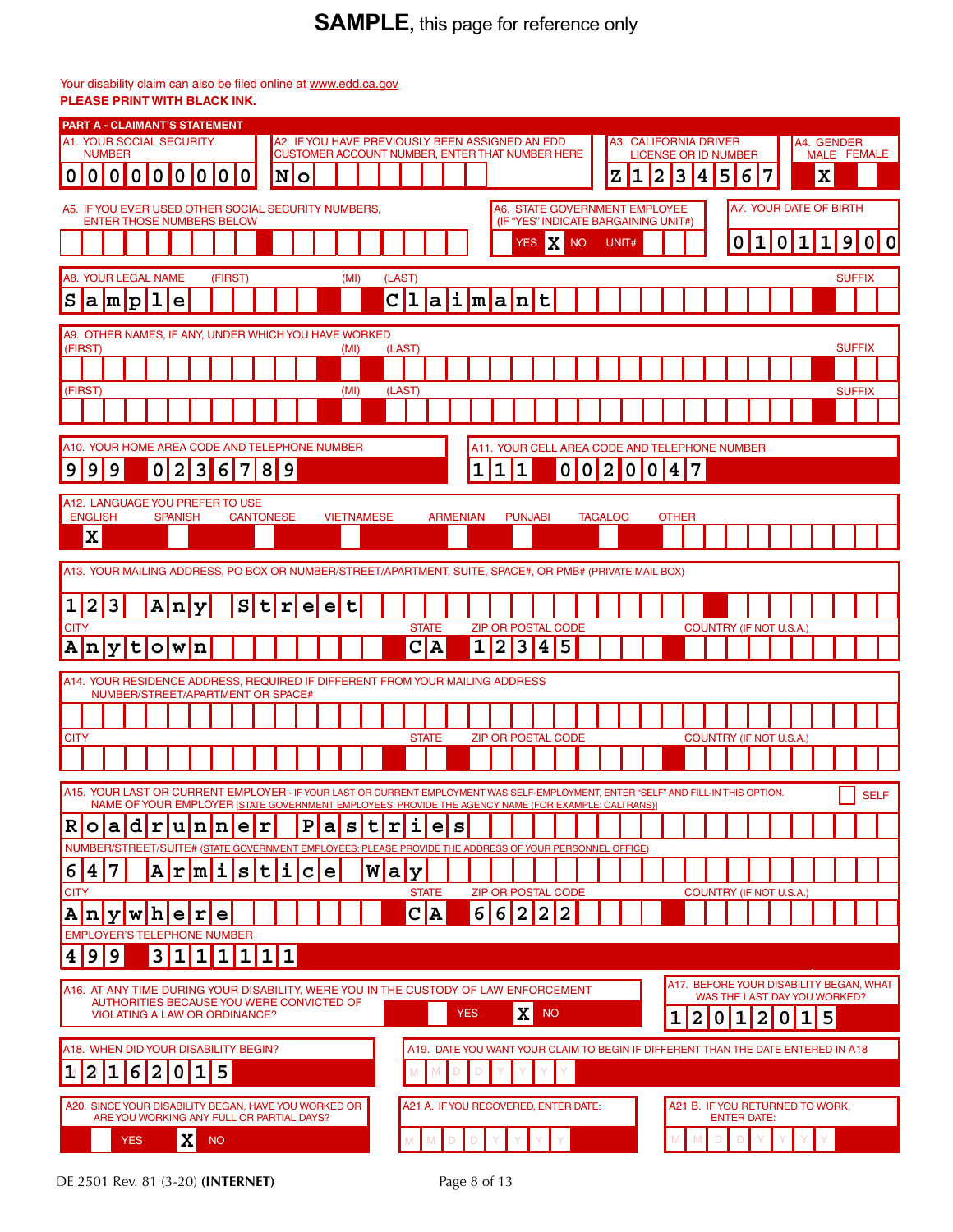# **SAMPLE,** this page for reference only

| PART A - CLAIMANT'S STATEMENT - CONTINUED<br>A22. PLEASE RE-ENTER YOUR SOCIAL SECURITY NUMBER                                                                                                                                                                                                      |               |                 |                                      |           |               |       |                                |   |              |              |                        |              |              |                 |                 | 0 0 0 0 0 0 0 0 0                         |                 |   |          |  |                                                    |            |            |                         |           |           |                                    |                                                                          |
|----------------------------------------------------------------------------------------------------------------------------------------------------------------------------------------------------------------------------------------------------------------------------------------------------|---------------|-----------------|--------------------------------------|-----------|---------------|-------|--------------------------------|---|--------------|--------------|------------------------|--------------|--------------|-----------------|-----------------|-------------------------------------------|-----------------|---|----------|--|----------------------------------------------------|------------|------------|-------------------------|-----------|-----------|------------------------------------|--------------------------------------------------------------------------|
| A23. WHAT IS YOUR REGULAR OR CUSTOMARY OCCUPATION?                                                                                                                                                                                                                                                 |               |                 |                                      |           |               |       |                                |   |              |              |                        |              |              |                 |                 | Pastry                                    |                 |   | C[h]e[f] |  |                                                    |            |            |                         |           |           |                                    |                                                                          |
| A24. WHY DID YOU STOP WORKING? (SELECT ONLY ONE BOX)                                                                                                                                                                                                                                               | <b>LAYOFF</b> |                 |                                      |           |               |       | <b>UNPAID LEAVE OF ABSENCE</b> |   |              |              |                        |              |              |                 |                 | IхI<br><b>VOLUNTARILY QUIT OR RETIRED</b> |                 |   |          |  | ILLNESS, INJURY, OR PREGNANCY<br><b>TERMINATED</b> |            |            |                         |           |           | <b>OTHER REASON</b>                |                                                                          |
| A25. HOW WOULD YOU DESCRIBE OR CLASSIFY YOUR JOB?<br>Mostly sit; occasionally stand or walk; occasionally lift, carry, push, pull, or otherwise move objects that weigh 10 lbs. or less.                                                                                                           |               |                 |                                      |           |               |       |                                |   |              |              |                        |              |              |                 |                 |                                           |                 |   |          |  |                                                    |            |            |                         |           |           |                                    |                                                                          |
| Mostly walk/stand; occasionally lift, carry, push, pull, or otherwise move objects that weigh up to 20 lbs.                                                                                                                                                                                        |               |                 |                                      |           |               |       |                                |   |              |              |                        |              |              |                 |                 |                                           |                 |   |          |  |                                                    |            |            |                         |           |           |                                    |                                                                          |
| Constantly lift, carry, push, pull, or otherwise move objects that weigh up to 10 lbs.; frequently up to 20 lbs.; occasionally up to 50 lbs.<br>冈<br>Constantly lift, carry, push, pull, or otherwise move objects that weigh up to 20 lbs.; frequently up to 50 lbs.; occasionally up to 100 lbs. |               |                 |                                      |           |               |       |                                |   |              |              |                        |              |              |                 |                 |                                           |                 |   |          |  |                                                    |            |            |                         |           |           |                                    |                                                                          |
| Constantly lift, carry, push, pull, or otherwise move objects that weigh over 20 lbs.; frequently over 50 lbs.; occasionally over 100 lbs.                                                                                                                                                         |               |                 |                                      |           |               |       |                                |   |              |              |                        |              |              |                 |                 |                                           |                 |   |          |  |                                                    |            |            |                         |           |           |                                    |                                                                          |
| A26. IF YOUR EMPLOYER(S) CONTINUED OR WILL CONTINUE TO PAY YOU DURING YOUR DISABILITY, INDICATE<br>TYPE OF PAY:                                                                                                                                                                                    |               |                 |                                      |           | Paid Time Off |       |                                |   |              |              |                        |              |              |                 |                 |                                           |                 |   |          |  |                                                    |            |            |                         |           |           |                                    | A27. MAY WE DISCLOSE BENEFIT PAYMENT<br>INFORMATION TO YOUR EMPLOYER(S)? |
| <b>SICK</b>                                                                                                                                                                                                                                                                                        |               | <b>VACATION</b> |                                      | (PTO)     |               |       | <b>ANNUAL</b>                  |   |              |              | <b>OTHER (EXPLAIN)</b> |              |              |                 |                 |                                           |                 |   |          |  |                                                    |            | <b>YES</b> |                         |           | <b>NO</b> |                                    |                                                                          |
| A28. SECOND EMPLOYER NAME (IF YOU HAVE MORE THAN ONE EMPLOYER)                                                                                                                                                                                                                                     |               |                 |                                      |           |               |       |                                |   |              |              |                        |              |              |                 |                 |                                           |                 |   |          |  |                                                    |            |            |                         |           |           |                                    |                                                                          |
| $\mathbf C$<br>$ \texttt{s} $ m $ \texttt{i} $ c<br>$\mathbf{o}$                                                                                                                                                                                                                                   |               |                 |                                      | C         |               | o o k |                                | i | $\mathbf{e}$ | $\mathbf{s}$ |                        |              |              |                 |                 |                                           |                 |   |          |  |                                                    |            |            |                         |           |           |                                    |                                                                          |
| NUMBER/STREET/SUITE#                                                                                                                                                                                                                                                                               |               |                 |                                      |           |               |       |                                |   |              |              |                        |              |              |                 |                 |                                           |                 |   |          |  |                                                    |            |            |                         |           |           |                                    |                                                                          |
| 6<br>9<br>4                                                                                                                                                                                                                                                                                        |               |                 | Thrifty                              |           |               |       |                                |   | W a y        |              |                        |              |              |                 |                 |                                           |                 |   |          |  |                                                    |            |            |                         |           |           |                                    |                                                                          |
| <b>CITY</b>                                                                                                                                                                                                                                                                                        |               |                 |                                      |           |               |       |                                |   |              |              |                        |              | <b>STATE</b> |                 |                 | <b>ZIP OR POSTAL CODE</b>                 |                 |   |          |  |                                                    |            |            | COUNTRY (IF NOT U.S.A.) |           |           |                                    |                                                                          |
| uebel<br>ı<br>B                                                                                                                                                                                                                                                                                    |               |                 |                                      | $\vert$ 1 |               |       |                                |   |              |              |                        |              | C A          | 8 <sup>1</sup>  | $\vert 4 \vert$ | $\overline{3}$                            | $6\phantom{1}6$ | 9 |          |  |                                                    |            |            |                         |           |           |                                    |                                                                          |
| BEFORE YOUR DISABILITY BEGAN, WHAT WAS THE LAST DAY YOU WORKED FOR THIS EMPLOYER?<br>2 1 6 2 0 1 5                                                                                                                                                                                                 |               |                 |                                      |           |               |       |                                |   |              |              |                        |              |              |                 |                 |                                           |                 |   |          |  |                                                    |            |            |                         |           |           | <b>EMPLOYER'S TELEPHONE NUMBER</b> |                                                                          |
|                                                                                                                                                                                                                                                                                                    |               |                 |                                      |           |               |       |                                |   |              |              |                        |              |              |                 |                 |                                           |                 |   |          |  |                                                    |            |            |                         |           |           |                                    |                                                                          |
| A29. IF YOU HAVE MORE THAN 2 EMPLOYERS CHECK HERE.                                                                                                                                                                                                                                                 |               |                 |                                      |           |               |       |                                |   |              |              |                        |              |              |                 |                 |                                           |                 |   |          |  |                                                    |            |            |                         |           |           |                                    |                                                                          |
| A30. IF YOU ARE A RESIDENT OF AN ALCOHOLIC RECOVERY HOME OR A DRUG-FREE RESIDENTIAL FACILITY, PROVIDE THE FOLLOWING:                                                                                                                                                                               |               |                 |                                      |           |               |       |                                |   |              |              |                        |              |              |                 |                 |                                           |                 |   |          |  |                                                    |            |            |                         |           |           |                                    |                                                                          |
| <b>NAME OF FACILITY</b>                                                                                                                                                                                                                                                                            |               |                 |                                      |           |               |       |                                |   |              |              |                        |              |              |                 |                 |                                           |                 |   |          |  |                                                    |            |            |                         |           |           |                                    |                                                                          |
|                                                                                                                                                                                                                                                                                                    |               |                 |                                      |           |               |       |                                |   |              |              |                        |              |              |                 |                 |                                           |                 |   |          |  |                                                    |            |            |                         |           |           |                                    |                                                                          |
| NUMBER/STREET/SUITE#                                                                                                                                                                                                                                                                               |               |                 |                                      |           |               |       |                                |   |              |              |                        |              |              |                 |                 |                                           |                 |   |          |  |                                                    |            |            |                         |           |           |                                    |                                                                          |
|                                                                                                                                                                                                                                                                                                    |               |                 |                                      |           |               |       |                                |   |              |              |                        |              |              |                 |                 |                                           |                 |   |          |  |                                                    |            |            |                         |           |           |                                    |                                                                          |
| <b>CITY</b>                                                                                                                                                                                                                                                                                        |               |                 |                                      |           |               |       |                                |   |              |              |                        | <b>STATE</b> |              |                 |                 | <b>ZIP OR POSTAL CODE</b>                 |                 |   |          |  |                                                    |            |            |                         |           |           | AREA CODE AND TELEPHONE NUMBER     |                                                                          |
|                                                                                                                                                                                                                                                                                                    |               |                 |                                      |           |               |       |                                |   |              |              |                        |              |              |                 |                 |                                           |                 |   |          |  |                                                    |            |            |                         |           |           |                                    |                                                                          |
| A31. HAVE YOU FILED OR DO YOU INTEND TO FILE FOR WORKERS' COMPENSATION BENEFITS?                                                                                                                                                                                                                   |               |                 | YES - COMPLETE ITEMS A32 THROUGH A38 |           |               |       |                                |   |              |              |                        |              |              |                 |                 | NO - SKIP ITEMS A33 THROUGH A38           |                 |   |          |  |                                                    | <b>YES</b> |            |                         | <b>NO</b> |           |                                    | A32. WAS THIS DISABILITY CAUSED BY YOUR JOB?                             |
| A33. DATE(S) OF INJURY SHOWN ON YOUR WORKERS' COMPENSATION CLAIM                                                                                                                                                                                                                                   |               |                 |                                      |           |               |       |                                |   |              |              |                        |              |              |                 |                 |                                           |                 |   |          |  |                                                    |            |            |                         |           |           |                                    |                                                                          |
| M                                                                                                                                                                                                                                                                                                  |               |                 |                                      |           |               |       |                                |   |              |              |                        |              |              |                 |                 |                                           |                 |   |          |  |                                                    |            |            |                         |           |           |                                    |                                                                          |
| A34. WORKERS' COMPENSATION INSURANCE COMPANY NAME                                                                                                                                                                                                                                                  |               |                 |                                      |           |               |       |                                |   |              |              |                        |              |              |                 |                 |                                           |                 |   |          |  | AREA CODE AND TELEPHONE NUMBER                     |            |            |                         |           |           |                                    | <b>EXTENSION (IF ANY)</b>                                                |
|                                                                                                                                                                                                                                                                                                    |               |                 |                                      |           |               |       |                                |   |              |              |                        |              |              |                 |                 |                                           |                 |   |          |  |                                                    |            |            |                         |           |           |                                    |                                                                          |
| NUMBER/STREET/SUITE#                                                                                                                                                                                                                                                                               |               |                 |                                      |           |               |       |                                |   |              |              |                        |              |              |                 |                 |                                           |                 |   |          |  |                                                    |            |            |                         |           |           |                                    |                                                                          |
|                                                                                                                                                                                                                                                                                                    |               |                 |                                      |           |               |       |                                |   |              |              |                        |              |              |                 |                 |                                           |                 |   |          |  |                                                    |            |            |                         |           |           |                                    |                                                                          |
| <b>CITY</b>                                                                                                                                                                                                                                                                                        |               |                 |                                      |           |               |       |                                |   |              |              |                        |              | <b>STATE</b> | <b>ZIP CODE</b> |                 |                                           |                 |   |          |  |                                                    |            |            |                         |           |           |                                    | <b>WORKERS' COMPENSATION CLAIM NUMBER</b>                                |
|                                                                                                                                                                                                                                                                                                    |               |                 |                                      |           |               |       |                                |   |              |              |                        |              |              |                 |                 |                                           |                 |   |          |  |                                                    |            |            |                         |           |           |                                    |                                                                          |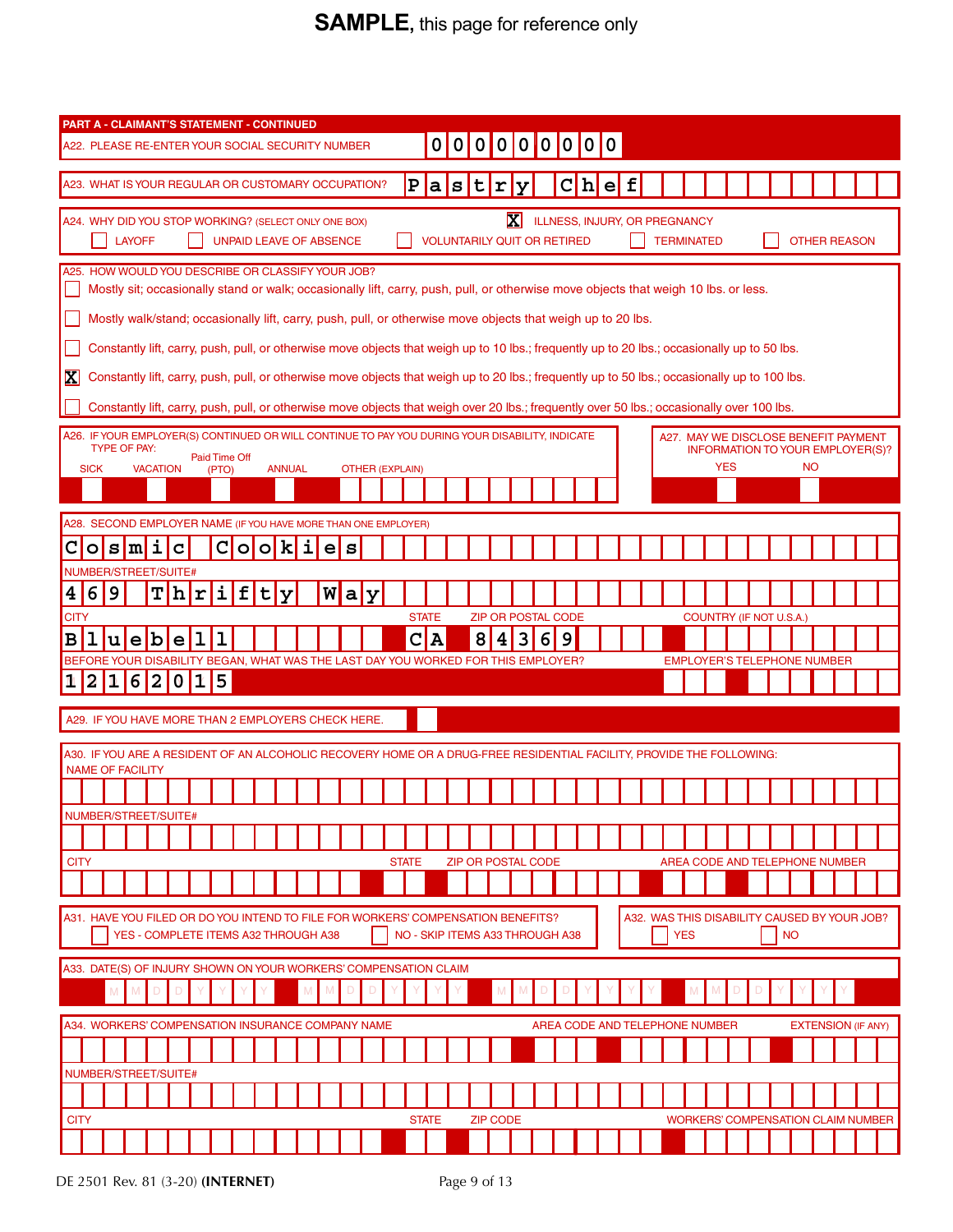| <b>PART A - CLAIMANT'S STATEMENT - CONTINUED</b>                                                           |         |                                                                                                                                                                                                                                                                                                                                                                                                                                                                                                                                                                                                                                                                                                                                                                                                                                                                                                                                                                                                                                                                                                                                                                                                                                                                                                                                                                       |  |  |  |  |  |  |      |                                    |              |  |                 |  |                                                                                                   |  |  |  |                                 |  |  |                                                                      |  |                           |                 |
|------------------------------------------------------------------------------------------------------------|---------|-----------------------------------------------------------------------------------------------------------------------------------------------------------------------------------------------------------------------------------------------------------------------------------------------------------------------------------------------------------------------------------------------------------------------------------------------------------------------------------------------------------------------------------------------------------------------------------------------------------------------------------------------------------------------------------------------------------------------------------------------------------------------------------------------------------------------------------------------------------------------------------------------------------------------------------------------------------------------------------------------------------------------------------------------------------------------------------------------------------------------------------------------------------------------------------------------------------------------------------------------------------------------------------------------------------------------------------------------------------------------|--|--|--|--|--|--|------|------------------------------------|--------------|--|-----------------|--|---------------------------------------------------------------------------------------------------|--|--|--|---------------------------------|--|--|----------------------------------------------------------------------|--|---------------------------|-----------------|
| A35. PLEASE RE-ENTER YOUR SOCIAL SECURITY NUMBER                                                           |         |                                                                                                                                                                                                                                                                                                                                                                                                                                                                                                                                                                                                                                                                                                                                                                                                                                                                                                                                                                                                                                                                                                                                                                                                                                                                                                                                                                       |  |  |  |  |  |  |      |                                    |              |  |                 |  | 0 0 0 0 0 0 0 0 0                                                                                 |  |  |  |                                 |  |  |                                                                      |  |                           |                 |
|                                                                                                            |         | A36. WORKERS' COMPENSATION ADJUSTER'S NAME                                                                                                                                                                                                                                                                                                                                                                                                                                                                                                                                                                                                                                                                                                                                                                                                                                                                                                                                                                                                                                                                                                                                                                                                                                                                                                                            |  |  |  |  |  |  |      |                                    |              |  |                 |  | AREA CODE AND TELEPHONE NUMBER                                                                    |  |  |  |                                 |  |  |                                                                      |  | <b>EXTENSION (IF ANY)</b> |                 |
|                                                                                                            |         |                                                                                                                                                                                                                                                                                                                                                                                                                                                                                                                                                                                                                                                                                                                                                                                                                                                                                                                                                                                                                                                                                                                                                                                                                                                                                                                                                                       |  |  |  |  |  |  |      |                                    |              |  |                 |  |                                                                                                   |  |  |  |                                 |  |  |                                                                      |  |                           |                 |
|                                                                                                            |         | A37. EMPLOYER'S NAME SHOWN ON YOUR WORKERS' COMPENSATION CLAIM                                                                                                                                                                                                                                                                                                                                                                                                                                                                                                                                                                                                                                                                                                                                                                                                                                                                                                                                                                                                                                                                                                                                                                                                                                                                                                        |  |  |  |  |  |  |      |                                    |              |  |                 |  | AREA CODE AND TELEPHONE NUMBER                                                                    |  |  |  |                                 |  |  |                                                                      |  | <b>EXTENSION (IF ANY)</b> |                 |
|                                                                                                            |         |                                                                                                                                                                                                                                                                                                                                                                                                                                                                                                                                                                                                                                                                                                                                                                                                                                                                                                                                                                                                                                                                                                                                                                                                                                                                                                                                                                       |  |  |  |  |  |  |      |                                    |              |  |                 |  |                                                                                                   |  |  |  |                                 |  |  |                                                                      |  |                           |                 |
| A38. YOUR ATTORNEY'S NAME (IF ANY) FOR YOUR WORKERS' COMPENSATION CASE                                     |         |                                                                                                                                                                                                                                                                                                                                                                                                                                                                                                                                                                                                                                                                                                                                                                                                                                                                                                                                                                                                                                                                                                                                                                                                                                                                                                                                                                       |  |  |  |  |  |  |      |                                    |              |  |                 |  | AREA CODE AND TELEPHONE NUMBER                                                                    |  |  |  |                                 |  |  |                                                                      |  | <b>EXTENSION (IF ANY)</b> |                 |
|                                                                                                            |         |                                                                                                                                                                                                                                                                                                                                                                                                                                                                                                                                                                                                                                                                                                                                                                                                                                                                                                                                                                                                                                                                                                                                                                                                                                                                                                                                                                       |  |  |  |  |  |  |      |                                    |              |  |                 |  |                                                                                                   |  |  |  |                                 |  |  |                                                                      |  |                           |                 |
|                                                                                                            |         | ATTORNEY'S ADDRESS NUMBER/STREET/SUITE#                                                                                                                                                                                                                                                                                                                                                                                                                                                                                                                                                                                                                                                                                                                                                                                                                                                                                                                                                                                                                                                                                                                                                                                                                                                                                                                               |  |  |  |  |  |  |      |                                    |              |  |                 |  |                                                                                                   |  |  |  |                                 |  |  |                                                                      |  |                           |                 |
|                                                                                                            |         |                                                                                                                                                                                                                                                                                                                                                                                                                                                                                                                                                                                                                                                                                                                                                                                                                                                                                                                                                                                                                                                                                                                                                                                                                                                                                                                                                                       |  |  |  |  |  |  |      |                                    |              |  |                 |  |                                                                                                   |  |  |  |                                 |  |  |                                                                      |  |                           |                 |
| <b>CITY</b>                                                                                                |         |                                                                                                                                                                                                                                                                                                                                                                                                                                                                                                                                                                                                                                                                                                                                                                                                                                                                                                                                                                                                                                                                                                                                                                                                                                                                                                                                                                       |  |  |  |  |  |  |      |                                    | <b>STATE</b> |  | <b>ZIP CODE</b> |  |                                                                                                   |  |  |  |                                 |  |  | <b>WORKERS' COMPENSATION APPEALS</b><br><b>BOARD/ADJ CASE NUMBER</b> |  |                           |                 |
|                                                                                                            |         |                                                                                                                                                                                                                                                                                                                                                                                                                                                                                                                                                                                                                                                                                                                                                                                                                                                                                                                                                                                                                                                                                                                                                                                                                                                                                                                                                                       |  |  |  |  |  |  |      |                                    |              |  |                 |  |                                                                                                   |  |  |  |                                 |  |  |                                                                      |  |                           |                 |
|                                                                                                            |         |                                                                                                                                                                                                                                                                                                                                                                                                                                                                                                                                                                                                                                                                                                                                                                                                                                                                                                                                                                                                                                                                                                                                                                                                                                                                                                                                                                       |  |  |  |  |  |  |      |                                    |              |  |                 |  |                                                                                                   |  |  |  |                                 |  |  |                                                                      |  |                           |                 |
|                                                                                                            |         | A39. SELECT YOUR PREFERRED PAYMENT METHOD                                                                                                                                                                                                                                                                                                                                                                                                                                                                                                                                                                                                                                                                                                                                                                                                                                                                                                                                                                                                                                                                                                                                                                                                                                                                                                                             |  |  |  |  |  |  |      | <b>EDD DEBIT CARD<sup>SM</sup></b> |              |  |                 |  | <b>CHECK</b>                                                                                      |  |  |  |                                 |  |  |                                                                      |  |                           |                 |
|                                                                                                            |         | this claim I was unemployed and disabled. I understand that willfully making a false statement or concealing a material fact in order to<br>obtain payment of benefits is a violation of California law and that such violation is punishable by imprisonment or fine or both. I declare<br>under penalty of perjury that the foregoing statement, including any accompanying statements, is to the best of my knowledge and<br>belief true, correct, and complete. By my signature on this claim statement, I authorize the California Department of Industrial Relations<br>and my employer to furnish and disclose to State Disability Insurance all facts concerning my disability, wages or earnings, and benefit<br>payments that are within their knowledge. By my signature on this claim statement, I authorize release and use of information as stated<br>in the "Information Collection and Access" portion of this form (see Informational Instructions, page D). I agree that photocopies of this<br>authorization shall be as valid as the original, and I understand that authorizations contained in this claim statement are granted for a<br>period of fifteen years from the date of my signature or the effective date of the claim, whichever is later.<br>CLAIMANT'S SIGNATURE (DO NOT PRINT) OR SIGNATURE MADE BY MARK (X)<br>Sample Claimant |  |  |  |  |  |  |      |                                    |              |  |                 |  |                                                                                                   |  |  |  |                                 |  |  | <b>DATE SIGNED</b>                                                   |  |                           | 1 2 1 6 2 0 1 5 |
|                                                                                                            |         |                                                                                                                                                                                                                                                                                                                                                                                                                                                                                                                                                                                                                                                                                                                                                                                                                                                                                                                                                                                                                                                                                                                                                                                                                                                                                                                                                                       |  |  |  |  |  |  |      |                                    |              |  |                 |  |                                                                                                   |  |  |  |                                 |  |  |                                                                      |  |                           |                 |
|                                                                                                            |         | A41. IF YOUR SIGNATURE IS MADE BY MARK (X), CHECK THE BOX AND IT MUST BE ATTESTED BY TWO WITNESSES WITH THEIR ADDRESSES.                                                                                                                                                                                                                                                                                                                                                                                                                                                                                                                                                                                                                                                                                                                                                                                                                                                                                                                                                                                                                                                                                                                                                                                                                                              |  |  |  |  |  |  |      |                                    |              |  |                 |  |                                                                                                   |  |  |  |                                 |  |  |                                                                      |  |                           |                 |
|                                                                                                            |         | 1st WITNESS SIGNATURE (PRINT AND SIGN)                                                                                                                                                                                                                                                                                                                                                                                                                                                                                                                                                                                                                                                                                                                                                                                                                                                                                                                                                                                                                                                                                                                                                                                                                                                                                                                                |  |  |  |  |  |  |      |                                    |              |  |                 |  |                                                                                                   |  |  |  |                                 |  |  | <b>DATE SIGNED</b>                                                   |  |                           |                 |
|                                                                                                            |         | NUMBER/STREET/APARTMENT OR SPACE#, PO BOX OR PRIVATE MAIL BOX ADDRESSES NOT ACCEPTABLE.                                                                                                                                                                                                                                                                                                                                                                                                                                                                                                                                                                                                                                                                                                                                                                                                                                                                                                                                                                                                                                                                                                                                                                                                                                                                               |  |  |  |  |  |  |      |                                    |              |  |                 |  |                                                                                                   |  |  |  |                                 |  |  |                                                                      |  |                           |                 |
|                                                                                                            |         |                                                                                                                                                                                                                                                                                                                                                                                                                                                                                                                                                                                                                                                                                                                                                                                                                                                                                                                                                                                                                                                                                                                                                                                                                                                                                                                                                                       |  |  |  |  |  |  |      |                                    |              |  |                 |  |                                                                                                   |  |  |  |                                 |  |  |                                                                      |  |                           |                 |
| <b>CITY</b>                                                                                                |         |                                                                                                                                                                                                                                                                                                                                                                                                                                                                                                                                                                                                                                                                                                                                                                                                                                                                                                                                                                                                                                                                                                                                                                                                                                                                                                                                                                       |  |  |  |  |  |  |      |                                    | <b>STATE</b> |  | <b>ZIP CODE</b> |  |                                                                                                   |  |  |  |                                 |  |  |                                                                      |  |                           |                 |
|                                                                                                            |         |                                                                                                                                                                                                                                                                                                                                                                                                                                                                                                                                                                                                                                                                                                                                                                                                                                                                                                                                                                                                                                                                                                                                                                                                                                                                                                                                                                       |  |  |  |  |  |  |      |                                    |              |  |                 |  |                                                                                                   |  |  |  |                                 |  |  |                                                                      |  |                           |                 |
| 2nd WITNESS SIGNATURE (PRINT AND SIGN)                                                                     |         |                                                                                                                                                                                                                                                                                                                                                                                                                                                                                                                                                                                                                                                                                                                                                                                                                                                                                                                                                                                                                                                                                                                                                                                                                                                                                                                                                                       |  |  |  |  |  |  |      |                                    |              |  |                 |  |                                                                                                   |  |  |  |                                 |  |  | <b>DATE SIGNED</b>                                                   |  |                           |                 |
|                                                                                                            |         |                                                                                                                                                                                                                                                                                                                                                                                                                                                                                                                                                                                                                                                                                                                                                                                                                                                                                                                                                                                                                                                                                                                                                                                                                                                                                                                                                                       |  |  |  |  |  |  |      |                                    |              |  |                 |  |                                                                                                   |  |  |  |                                 |  |  |                                                                      |  |                           |                 |
| NUMBER/STREET/APARTMENT OR SPACE#, PO BOX OR PRIVATE MAIL BOX ADDRESSES NOT ACCEPTABLE.                    |         |                                                                                                                                                                                                                                                                                                                                                                                                                                                                                                                                                                                                                                                                                                                                                                                                                                                                                                                                                                                                                                                                                                                                                                                                                                                                                                                                                                       |  |  |  |  |  |  |      |                                    |              |  |                 |  |                                                                                                   |  |  |  |                                 |  |  |                                                                      |  |                           |                 |
| <b>CITY</b>                                                                                                |         |                                                                                                                                                                                                                                                                                                                                                                                                                                                                                                                                                                                                                                                                                                                                                                                                                                                                                                                                                                                                                                                                                                                                                                                                                                                                                                                                                                       |  |  |  |  |  |  |      |                                    | <b>STATE</b> |  | <b>ZIP CODE</b> |  |                                                                                                   |  |  |  |                                 |  |  |                                                                      |  |                           |                 |
|                                                                                                            |         |                                                                                                                                                                                                                                                                                                                                                                                                                                                                                                                                                                                                                                                                                                                                                                                                                                                                                                                                                                                                                                                                                                                                                                                                                                                                                                                                                                       |  |  |  |  |  |  |      |                                    |              |  |                 |  |                                                                                                   |  |  |  |                                 |  |  |                                                                      |  |                           |                 |
| A42.                                                                                                       |         | CHECK THIS BOX IF YOU ARE THE PERSONAL REPRESENTATIVE SIGNING ON BEHALF OF CLAIMANT AND COMPLETE THE FOLLOWING:                                                                                                                                                                                                                                                                                                                                                                                                                                                                                                                                                                                                                                                                                                                                                                                                                                                                                                                                                                                                                                                                                                                                                                                                                                                       |  |  |  |  |  |  |      |                                    |              |  |                 |  |                                                                                                   |  |  |  |                                 |  |  |                                                                      |  |                           |                 |
|                                                                                                            | (FIRST) |                                                                                                                                                                                                                                                                                                                                                                                                                                                                                                                                                                                                                                                                                                                                                                                                                                                                                                                                                                                                                                                                                                                                                                                                                                                                                                                                                                       |  |  |  |  |  |  | (MI) | (LAST)                             |              |  |                 |  |                                                                                                   |  |  |  |                                 |  |  |                                                                      |  |                           |                 |
|                                                                                                            |         |                                                                                                                                                                                                                                                                                                                                                                                                                                                                                                                                                                                                                                                                                                                                                                                                                                                                                                                                                                                                                                                                                                                                                                                                                                                                                                                                                                       |  |  |  |  |  |  |      |                                    |              |  |                 |  |                                                                                                   |  |  |  |                                 |  |  | REPRESENT THE CLAIMANT IN                                            |  |                           |                 |
| THIS MATTER AS AUTHORIZED BY<br>CLAIMANT, DE 2522 (SEE INSTRUCTION & INFORMATION A, UNDER HOW TO APPLY #4) |         |                                                                                                                                                                                                                                                                                                                                                                                                                                                                                                                                                                                                                                                                                                                                                                                                                                                                                                                                                                                                                                                                                                                                                                                                                                                                                                                                                                       |  |  |  |  |  |  |      |                                    |              |  |                 |  | DECLARATION OF INDIVIDUAL CLAIMING DISABILITY INSURANCE BENEFITS DUE AN INCAPACITATED OR DECEASED |  |  |  | POWER OF ATTORNEY (ATTACH COPY) |  |  |                                                                      |  |                           |                 |
| PERSONAL REPRESENTATIVE'S SIGNATURE (DO NOT PRINT)                                                         |         |                                                                                                                                                                                                                                                                                                                                                                                                                                                                                                                                                                                                                                                                                                                                                                                                                                                                                                                                                                                                                                                                                                                                                                                                                                                                                                                                                                       |  |  |  |  |  |  |      |                                    |              |  |                 |  |                                                                                                   |  |  |  |                                 |  |  | <b>DATE SIGNED</b>                                                   |  |                           |                 |
|                                                                                                            |         |                                                                                                                                                                                                                                                                                                                                                                                                                                                                                                                                                                                                                                                                                                                                                                                                                                                                                                                                                                                                                                                                                                                                                                                                                                                                                                                                                                       |  |  |  |  |  |  |      |                                    |              |  |                 |  |                                                                                                   |  |  |  |                                 |  |  |                                                                      |  |                           |                 |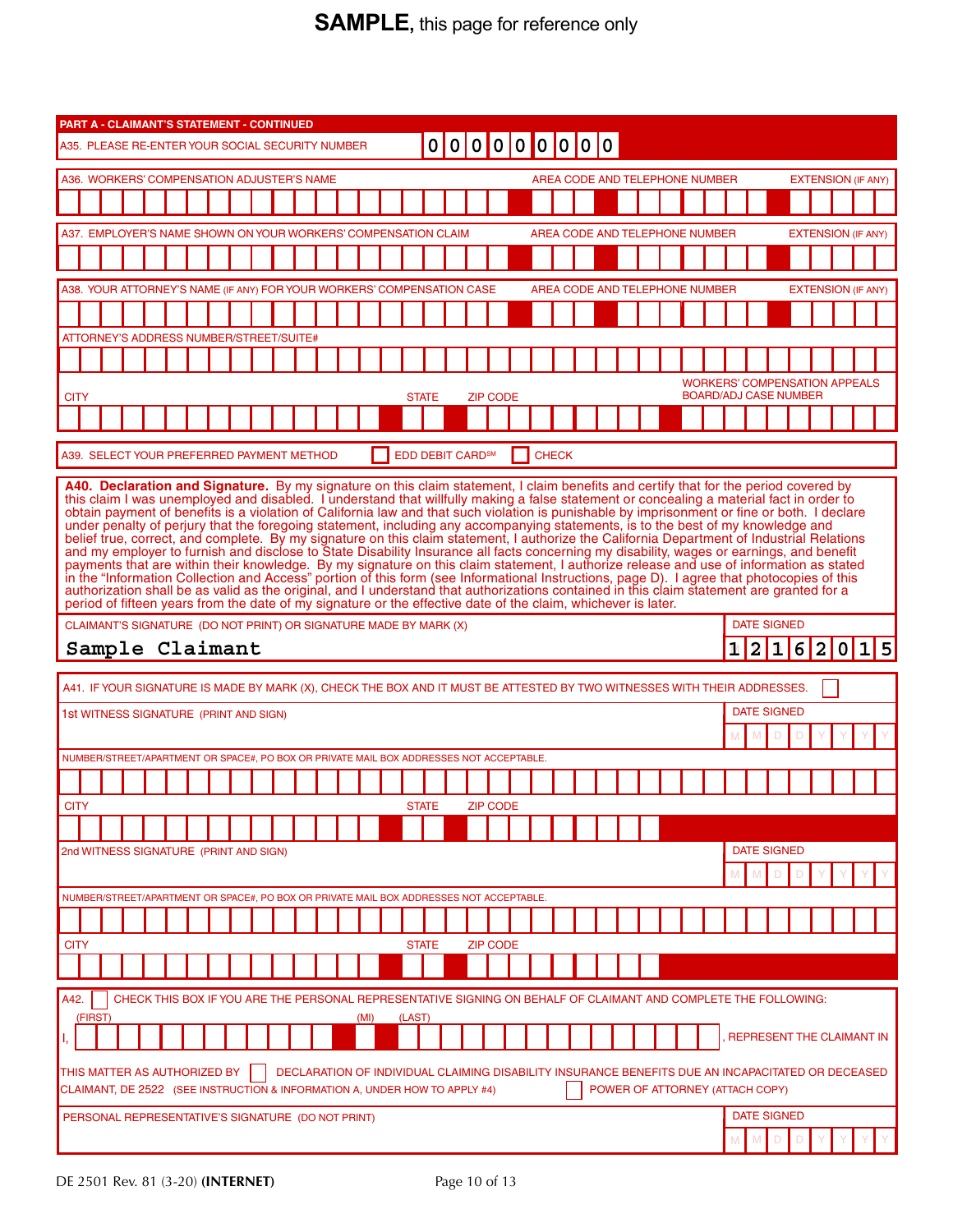## **SAMPLE,** this page for reference only

#### **Claim for Disability Insurance (DI) Benefits - Physician/Practitioner's Certificate PLEASE PRINT WITH BLACK INK.**

| <b>PART B - PHYSICIAN/PRACTITIONER'S CERTIFICATE</b>                                                                                                                                             |
|--------------------------------------------------------------------------------------------------------------------------------------------------------------------------------------------------|
| 0000000000<br>$ 9 -$<br>642-38<br>$\vert 6 \vert$<br><b>B2. PATIENT'S FILE NUMBER</b><br><b>B1. PATIENT'S SOCIAL SECURITY NUMBER</b>                                                             |
| <b>B4. PATIENT'S DATE OF BIRTH</b><br>B3. IF YOU KNOW THE PATIENT'S ELECTRONIC RECEIPT NUMBER, ENTER IT HERE:<br> 1 0 1 1 9 0 0 <br>R<br>$\boldsymbol{0}$                                        |
|                                                                                                                                                                                                  |
| <b>B5. PATIENT'S NAME</b><br>(FIRST)<br>(MI)<br>(LAST)                                                                                                                                           |
| C<br>1<br>$ i $ m<br>S<br>ı<br>t<br> a <br>a m <br> p<br>$\mathbf e$<br> a <br>n                                                                                                                 |
| <b>B6. PHYSICIAN/PRACTITIONER'S LICENSE NUMBER</b><br>B7. STATE OR COUNTRY (IF NOT U.S.A.) THAT ISSUED LICENSE NUMBER ENTERED IN B6                                                              |
| $\overline{\mathbf{3}}$<br>0 2<br>$\overline{\mathbf{3}}$<br> 7<br> 9 <br>$\boldsymbol{0}$<br>4 <sup>1</sup><br>STATE C A<br>6<br><b>COUNTRY</b>                                                 |
| <b>B8. PHYSICIAN/PRACTITIONER LICENSE TYPE</b><br><b>B9. SPECIALTY (IF ANY)</b>                                                                                                                  |
| M D                                                                                                                                                                                              |
|                                                                                                                                                                                                  |
| B10. PHYSICIAN/PRACTITIONER'S NAME AS SHOWN ON LICENSE<br>(FIRST)<br>(LAST)<br><b>SUFFIX</b><br>(MI)                                                                                             |
| G e o f f<br>ooker<br>B.                                                                                                                                                                         |
| <b>B11. PHYSICIAN/PRACTITIONER'S ADDRESS</b>                                                                                                                                                     |
| MAILING ADDRESS, PO BOX OR NUMBER/STREET/SUITE#<br>$\boldsymbol{2}$<br>6<br>9<br>C<br>$\mathbf C$<br>e<br>O<br>m                                                                                 |
| r<br> m <br>e<br><b>ZIP OR POSTAL CODE</b><br><b>STATE</b><br>COUNTRY (IF NOT U.S.A.)<br><b>CITY</b>                                                                                             |
| 6<br>$\overline{7}$<br>$\boldsymbol{2}$<br>A<br>$\overline{9}$<br>$\mathbf C$<br>$\overline{\mathbf{4}}$<br> w h e r<br>A<br>le<br>lУ<br>m                                                       |
| <b>COUNTY HOSPITAL/GOVERNMENT FACILITY ADDRESS</b><br><b>FACILITY NAME (IF APPLICABLE)</b>                                                                                                       |
|                                                                                                                                                                                                  |
| <b>FACILITY ADDRESS, NUMBER/STREET/SUITE#</b>                                                                                                                                                    |
| <b>CITY</b><br><b>STATE</b><br><b>ZIP OR POSTAL CODE</b><br>COUNTRY (IF NOT U.S.A.)                                                                                                              |
|                                                                                                                                                                                                  |
| B12. THIS PATIENT HAS BEEN UNDER MY CARE AND TREATMENT FOR THIS MEDICAL PROBLEM                                                                                                                  |
| $\vert \mathbf{x} \vert$<br>15<br>FROM $\sqrt{1}$<br> 2 <br>$\mathbf{D}$<br>6<br> 2 <br>$ 0\rangle$<br><b>I</b> Y<br>CHECK HERE TO INDICATE YOU ARE STILL TREATING THE PATIENT<br><b>TO</b><br>M |
| X MONTHLY<br><b>AS NEEDED</b><br><b>WEEKLY</b><br><b>OTHER</b><br>AT INTERVALS OF:<br><b>DAILY</b>                                                                                               |
|                                                                                                                                                                                                  |
| B13. AT ANY TIME DURING YOUR ATTENDANCE FOR THIS MEDICAL PROBLEM, HAS THE PATIENT BEEN INCAPABLE OF PERFORMING HIS/HER REGULAR<br>OR CUSTOMARY WORK?                                             |
| 12162015<br>X<br>YES - ENTER DATE DISABILITY BEGAN<br>NO - SKIP TO B33                                                                                                                           |
| WAS THE DISABILITY CAUSED BY AN ACCIDENT OR TRAUMA?<br><b>NO</b><br><b>YES</b>                                                                                                                   |
| IF YES, INDICATE THE DATE THE ACCIDENT OR TRAUMA OCCURRED.                                                                                                                                       |
| B14. DATE YOU RELEASED OR ANTICIPATE RELEASING PATIENT TO RETURN TO HIS/HER REGULAR OR CUSTOMARY WORK                                                                                            |
| ("UNKNOWN", "INDEFINITE", ETC., NOT ACCEPTABLE.)<br>CHECK HERE TO INDICATE PATIENT'S DISABILITY IS PERMANENT AND YOU NEVER ANTICIPATE RELEASING PATIENT TO RETURN TO HIS/HER                     |
| <b>REGULAR OR CUSTOMARY WORK</b>                                                                                                                                                                 |
| B15. IF PATIENT IS NOW PREGNANT OR HAS BEEN PREGNANT, PLEASE CHECK THE APPROPRIATE BOX AND ENTER THE FOLLOWING:                                                                                  |
| <b>ESTIMATED DELIVERY DATE:</b><br>DATE PREGNANCY ENDED:                                                                                                                                         |
| <b>CESAREAN</b><br><b>VAGINAL</b><br>TYPE OF DELIVERY, IF PATIENT HAS DELIVERED:                                                                                                                 |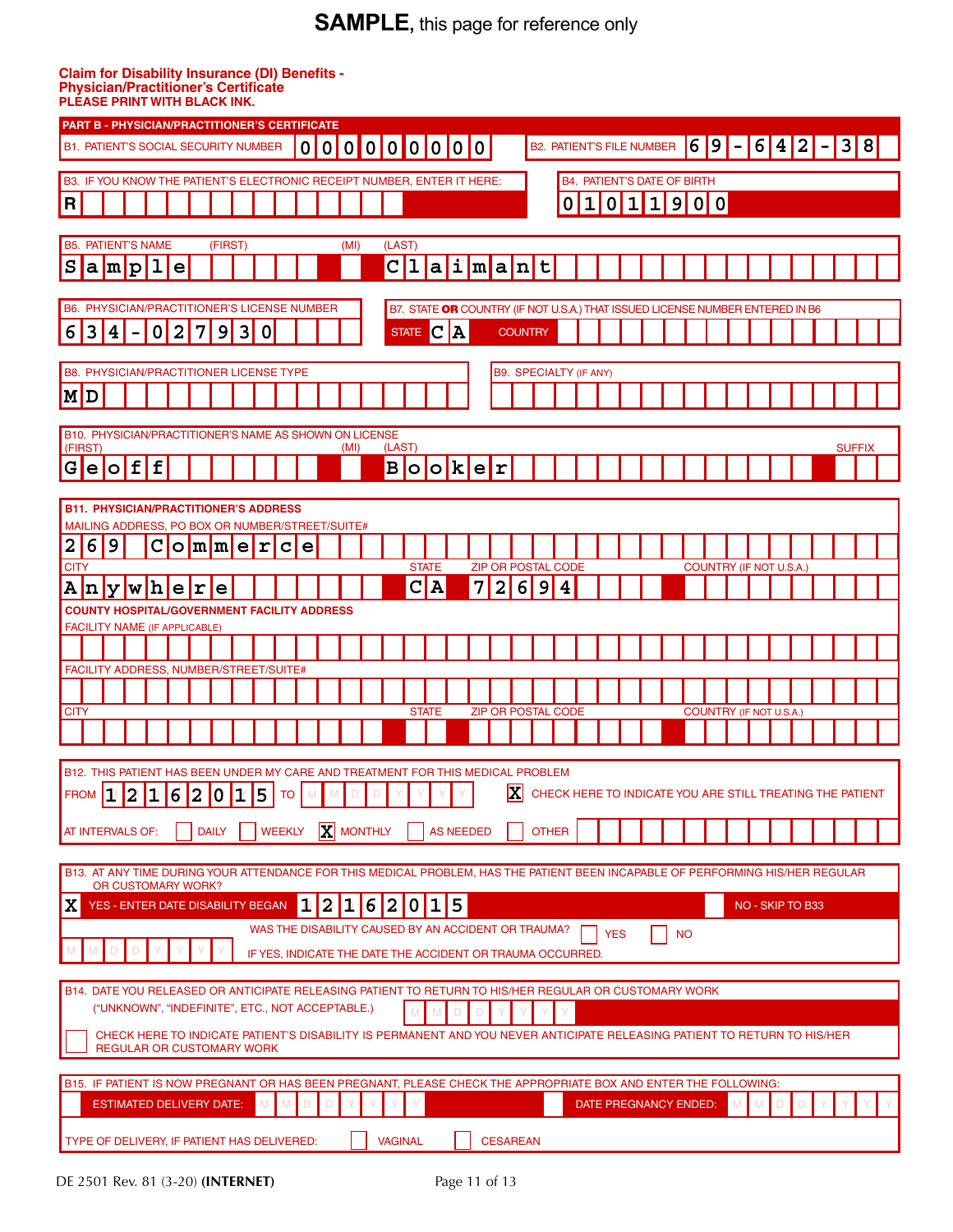|             |   |   |                                                       |   |    |             |               |     | <b>PART B - PHYSICIAN/PRACTITIONER'S CERTIFICATE - CONTINUED</b><br><b>B16. PLEASE RE-ENTER PATIENT'S SOCIAL SECURITY NUMBER</b>            |             |                          |           |             |  |             | 000000000     |     |                      |    |         |               |                |                  |    |                                                                                                                                    |  |                                                                                                                                                                                                                                                                      |  |
|-------------|---|---|-------------------------------------------------------|---|----|-------------|---------------|-----|---------------------------------------------------------------------------------------------------------------------------------------------|-------------|--------------------------|-----------|-------------|--|-------------|---------------|-----|----------------------|----|---------|---------------|----------------|------------------|----|------------------------------------------------------------------------------------------------------------------------------------|--|----------------------------------------------------------------------------------------------------------------------------------------------------------------------------------------------------------------------------------------------------------------------|--|
|             |   |   |                                                       |   |    |             |               |     |                                                                                                                                             |             |                          |           |             |  |             |               |     |                      |    |         |               |                |                  |    |                                                                                                                                    |  |                                                                                                                                                                                                                                                                      |  |
|             |   |   |                                                       |   |    |             |               |     |                                                                                                                                             |             |                          |           |             |  |             |               |     |                      |    |         |               |                |                  |    |                                                                                                                                    |  | B17. IF THE PATIENT HAS NOT DELIVERED AND YOU DO NOT ANTICIPATE RELEASING THE PATIENT TO RETURN TO REGULAR OR CUSTOMARY WORK PRIOR<br>TO THE ESTIMATED DELIVERY DATE. ENTER THE NUMBER OF DAYS THAT THE PATIENT WILL BE DISABLED POSTPARTUM. FOR EACH DELIVERY TYPE: |  |
|             |   |   | <b>VAGINAL DELIVERY</b>                               |   |    |             |               |     |                                                                                                                                             |             | <b>CESAREAN DELIVERY</b> |           |             |  |             |               |     |                      |    |         |               |                |                  |    |                                                                                                                                    |  |                                                                                                                                                                                                                                                                      |  |
|             |   |   |                                                       |   |    |             |               |     | B18. IN CASE OF AN ABNORMAL PREGNANCY AND/OR DELIVERY, STATE THE COMPLICATION(S) CAUSING MATERNAL DISABILITY                                |             |                          |           |             |  |             |               |     |                      |    |         |               |                |                  |    |                                                                                                                                    |  |                                                                                                                                                                                                                                                                      |  |
|             |   |   |                                                       |   |    |             |               |     |                                                                                                                                             |             |                          |           |             |  |             |               |     |                      |    |         |               |                |                  |    |                                                                                                                                    |  |                                                                                                                                                                                                                                                                      |  |
|             |   |   |                                                       |   |    |             |               |     |                                                                                                                                             |             |                          |           |             |  |             |               |     |                      |    |         |               |                |                  |    |                                                                                                                                    |  |                                                                                                                                                                                                                                                                      |  |
|             |   |   |                                                       |   |    |             |               |     |                                                                                                                                             |             |                          |           |             |  |             |               |     |                      |    |         |               |                |                  |    |                                                                                                                                    |  |                                                                                                                                                                                                                                                                      |  |
|             |   |   |                                                       |   |    |             |               |     |                                                                                                                                             |             |                          |           |             |  |             |               |     |                      |    |         |               |                |                  |    |                                                                                                                                    |  |                                                                                                                                                                                                                                                                      |  |
|             |   |   |                                                       |   |    |             |               |     | B19. ICD DIAGNOSIS CODE(S) FOR DISABLING CONDITION THAT PREVENT THE PATIENT FROM<br>PERFORMING HIS/HER REGULAR OR CUSTOMARY WORK (REQUIRED) |             |                          |           |             |  |             |               |     |                      |    |         |               | <b>PRIMARY</b> |                  |    |                                                                                                                                    |  | $5 5 2 $ - $9 2 X A$                                                                                                                                                                                                                                                 |  |
|             |   |   |                                                       |   |    |             |               |     |                                                                                                                                             |             |                          |           |             |  |             |               |     | (Check only one box) |    |         |               |                | <b>SECONDARY</b> |    |                                                                                                                                    |  |                                                                                                                                                                                                                                                                      |  |
|             |   |   | <b>EXAMPLE OF HOW TO</b><br><b>COMPLETE ICD CODES</b> |   |    |             | ICD-9         |     | з                                                                                                                                           | 2           | $\bullet$                | ٠         | 1           |  |             |               |     |                      |    |         | $ICD-9$       |                |                  |    |                                                                                                                                    |  |                                                                                                                                                                                                                                                                      |  |
|             |   |   |                                                       |   |    |             | <b>ICD-10</b> |     | G                                                                                                                                           | $\mathbf o$ | $\bullet$                | ٠         | 1           |  |             |               |     |                      | Ιx |         | <b>ICD-10</b> |                | <b>SECONDARY</b> |    |                                                                                                                                    |  |                                                                                                                                                                                                                                                                      |  |
|             |   |   |                                                       |   |    |             |               |     |                                                                                                                                             |             |                          |           |             |  |             |               |     |                      |    |         |               |                | <b>SECONDARY</b> |    |                                                                                                                                    |  |                                                                                                                                                                                                                                                                      |  |
|             |   |   |                                                       |   |    |             |               |     | B20. DIAGNOSIS (REQUIRED) - IF NO DIAGNOSIS HAS BEEN DETERMINED, ENTER A DETAILED STATEMENT OF SYMPTOMS                                     |             |                          |           |             |  |             |               |     |                      |    |         |               |                |                  |    |                                                                                                                                    |  |                                                                                                                                                                                                                                                                      |  |
| $\mathbf B$ |   |   | roken                                                 |   |    | ı           |               | e f | l t                                                                                                                                         |             | f                        |           |             |  | o r e a r m |               | c 1 |                      |    | o s e d |               | f r            | la.              |    | c t u r e                                                                                                                          |  |                                                                                                                                                                                                                                                                      |  |
|             |   |   |                                                       |   |    |             |               |     |                                                                                                                                             |             |                          |           |             |  |             |               |     |                      |    |         |               |                |                  |    |                                                                                                                                    |  |                                                                                                                                                                                                                                                                      |  |
|             |   |   |                                                       |   |    |             |               |     |                                                                                                                                             |             |                          |           |             |  |             |               |     |                      |    |         |               |                |                  |    |                                                                                                                                    |  |                                                                                                                                                                                                                                                                      |  |
|             |   |   |                                                       |   |    |             |               |     |                                                                                                                                             |             |                          |           |             |  |             |               |     |                      |    |         |               |                |                  |    |                                                                                                                                    |  |                                                                                                                                                                                                                                                                      |  |
|             |   |   |                                                       |   |    |             |               |     |                                                                                                                                             |             |                          |           |             |  |             |               |     |                      |    |         |               |                |                  |    |                                                                                                                                    |  |                                                                                                                                                                                                                                                                      |  |
|             |   |   |                                                       |   |    |             |               |     |                                                                                                                                             |             |                          |           |             |  |             |               |     |                      |    |         |               |                |                  |    | B21. FINDINGS - STATE NATURE, SEVERITY, AND EXTENT OF THE INCAPACITATING DISEASE OR INJURY, INCLUDE ANY OTHER DISABLING CONDITIONS |  |                                                                                                                                                                                                                                                                      |  |
|             |   |   | Unable                                                |   |    | $\mathsf t$ | $\bullet$     |     |                                                                                                                                             | u s         | le                       |           | ı           |  | e f t       | a r m         |     |                      |    | and     |               |                | hand             |    |                                                                                                                                    |  |                                                                                                                                                                                                                                                                      |  |
|             |   |   |                                                       |   |    |             |               |     |                                                                                                                                             |             |                          |           |             |  |             |               |     |                      |    |         |               |                |                  |    |                                                                                                                                    |  |                                                                                                                                                                                                                                                                      |  |
|             |   |   |                                                       |   |    |             |               |     |                                                                                                                                             |             |                          |           |             |  |             |               |     |                      |    |         |               |                |                  |    |                                                                                                                                    |  |                                                                                                                                                                                                                                                                      |  |
|             |   |   |                                                       |   |    |             |               |     |                                                                                                                                             |             |                          |           |             |  |             |               |     |                      |    |         |               |                |                  |    |                                                                                                                                    |  |                                                                                                                                                                                                                                                                      |  |
|             |   |   |                                                       |   |    |             |               |     | B22. TYPE OF TREATMENT/MEDICATION RENDERED TO PATIENT                                                                                       |             |                          |           |             |  |             |               |     |                      |    |         |               |                |                  |    |                                                                                                                                    |  |                                                                                                                                                                                                                                                                      |  |
| C           | a | S | t                                                     | i | mm |             | <b>O</b>      | b   | i                                                                                                                                           |             | i                        | ${\bf z}$ | $\mathbf e$ |  | a r m       |               |     |                      |    |         |               |                |                  |    |                                                                                                                                    |  |                                                                                                                                                                                                                                                                      |  |
|             |   |   |                                                       |   |    |             |               |     |                                                                                                                                             |             |                          |           |             |  |             |               |     |                      |    |         |               |                |                  |    |                                                                                                                                    |  |                                                                                                                                                                                                                                                                      |  |
|             |   |   |                                                       |   |    |             |               |     |                                                                                                                                             |             |                          |           |             |  |             |               |     |                      |    |         |               |                |                  |    |                                                                                                                                    |  |                                                                                                                                                                                                                                                                      |  |
|             |   |   |                                                       |   |    |             |               |     |                                                                                                                                             |             |                          |           |             |  |             |               |     |                      |    |         |               |                |                  |    |                                                                                                                                    |  |                                                                                                                                                                                                                                                                      |  |
|             |   |   |                                                       |   |    |             |               |     | B23. IF PATIENT WAS HOSPITALIZED, PROVIDE DATES OF ENTRY AND DISCHARGE                                                                      |             |                          |           |             |  |             |               |     |                      |    |         |               |                |                  | TO |                                                                                                                                    |  |                                                                                                                                                                                                                                                                      |  |
|             |   |   |                                                       |   |    |             |               |     | CHECK HERE TO INDICATE THE PATIENT IS STILL HOSPITALIZED                                                                                    |             |                          |           |             |  |             |               |     |                      |    |         |               |                |                  |    |                                                                                                                                    |  |                                                                                                                                                                                                                                                                      |  |
| B24.        |   |   |                                                       |   |    |             |               |     | CHECK HERE IF PATIENT IS DECEASED, PLEASE PROVIDE DATE OF DEATH                                                                             |             |                          |           |             |  |             |               |     |                      |    |         |               |                |                  |    |                                                                                                                                    |  |                                                                                                                                                                                                                                                                      |  |
| <b>CITY</b> |   |   |                                                       |   |    |             |               |     |                                                                                                                                             |             |                          |           |             |  |             | <b>COUNTY</b> |     |                      |    |         |               |                |                  |    |                                                                                                                                    |  | <b>STATE</b>                                                                                                                                                                                                                                                         |  |